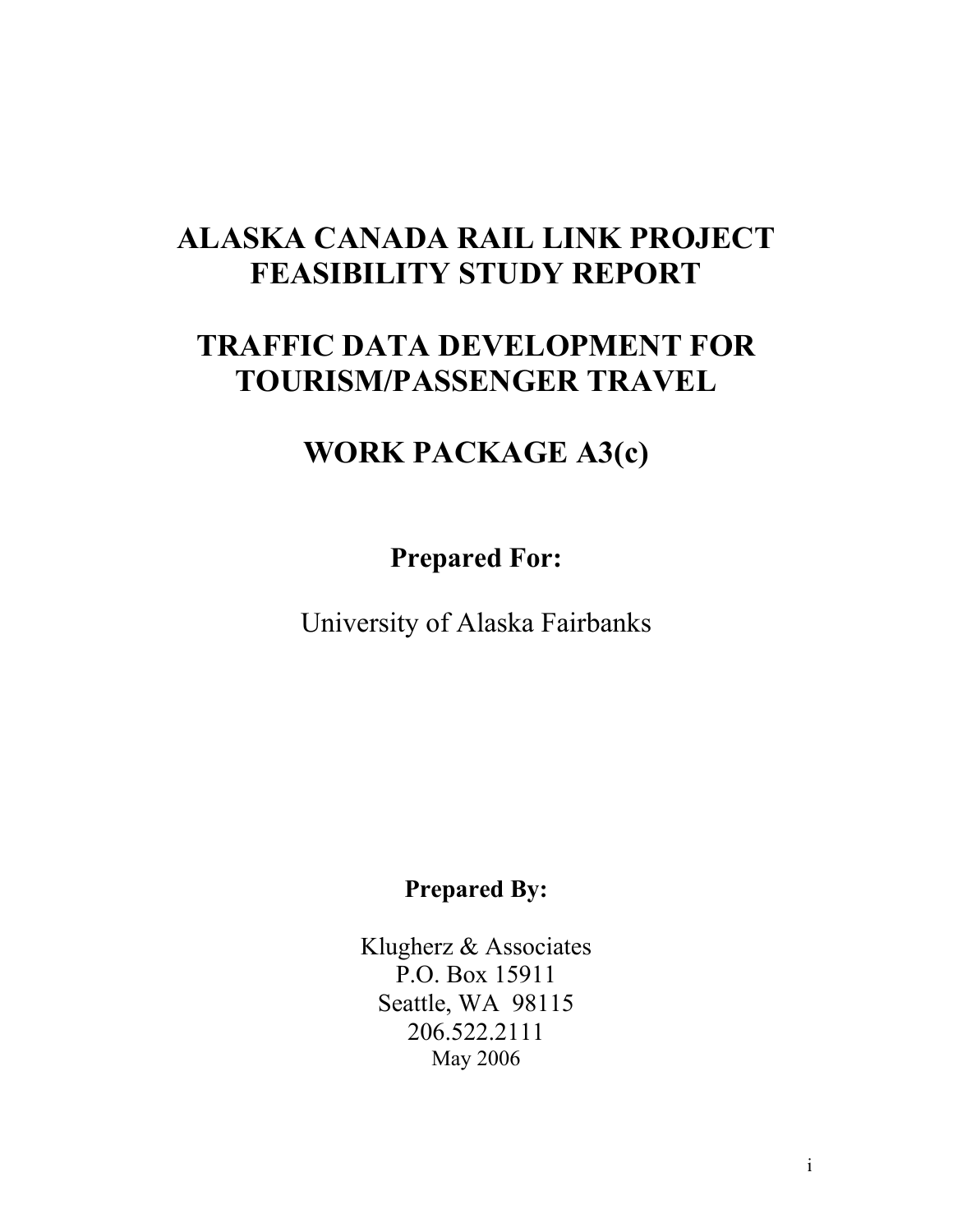# **Table of Contents**

| 1.0 |                                                        |  |
|-----|--------------------------------------------------------|--|
| 2.0 |                                                        |  |
| 3.0 |                                                        |  |
| 3.1 |                                                        |  |
| 3.2 |                                                        |  |
| 3.3 |                                                        |  |
| 3.4 |                                                        |  |
| 3.5 |                                                        |  |
| 4.0 |                                                        |  |
| 4.1 |                                                        |  |
| 4.2 |                                                        |  |
| 4.3 |                                                        |  |
| 4.4 |                                                        |  |
| 4.5 |                                                        |  |
| 5.0 | Northern British Columbia Summer Highway Travelers  10 |  |
| 5.1 |                                                        |  |
| 5.2 |                                                        |  |
| 5.3 |                                                        |  |
| 5.4 |                                                        |  |
| 5.5 |                                                        |  |
| 5.4 |                                                        |  |
| 6.0 |                                                        |  |
| 6.1 |                                                        |  |
| 6.2 |                                                        |  |
| 7.0 |                                                        |  |
| 7.1 |                                                        |  |
| 7.2 |                                                        |  |
| 8.0 |                                                        |  |
| 9.0 |                                                        |  |
| 9.1 |                                                        |  |
| 9.2 |                                                        |  |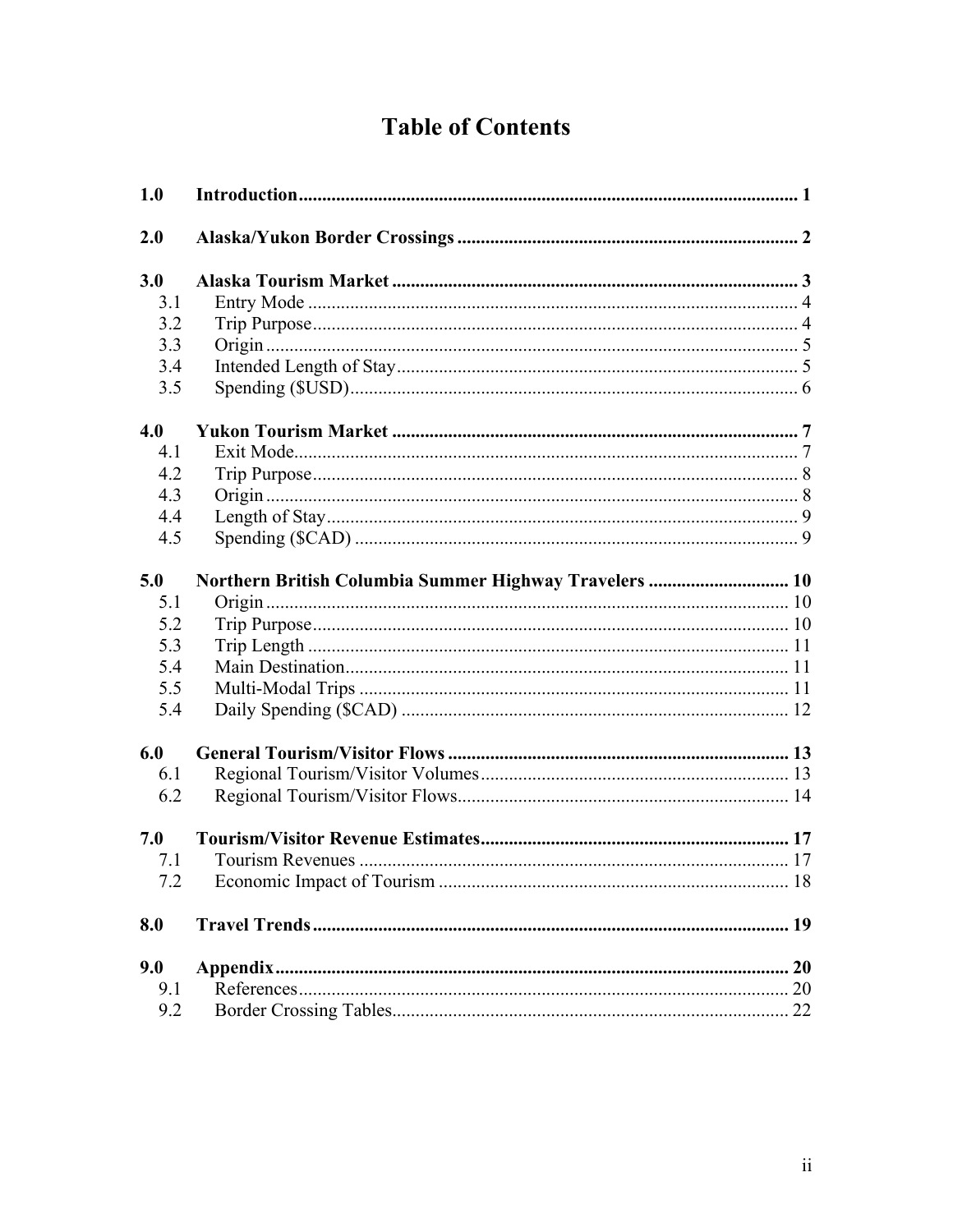## **1.0 Introduction**

The purpose of this work package was to assess relevant data sources to develop estimates of the tourism travel in the proposed Alaska Canada Rail Link corridor. The tourism market area analyzed included Alaska, Yukon, and Northern British Columbia.

This document provides a review of tourist volumes, routes, and estimated tourism revenue in the defined market area. Various secondary data sources were consulted to develop estimates of the volume of tourists traveling to and within the defined market area. Among these secondary sources was border crossing statistics, various visitor studies, and economic studies. The completeness of the relevant data found in the secondary sources was mixed. There are limitations in much of the data and assumptions were made to estimate tourist volumes for the market area. Data limitations are noted in the text of this document.

In addition to the secondary data collection, interviews were conducted with a crosssection of tourism providers, including cruise lines, tour companies, motorcoach and rail operators, and tourism agencies and organizations involved in the promotion and development of tourism in the region.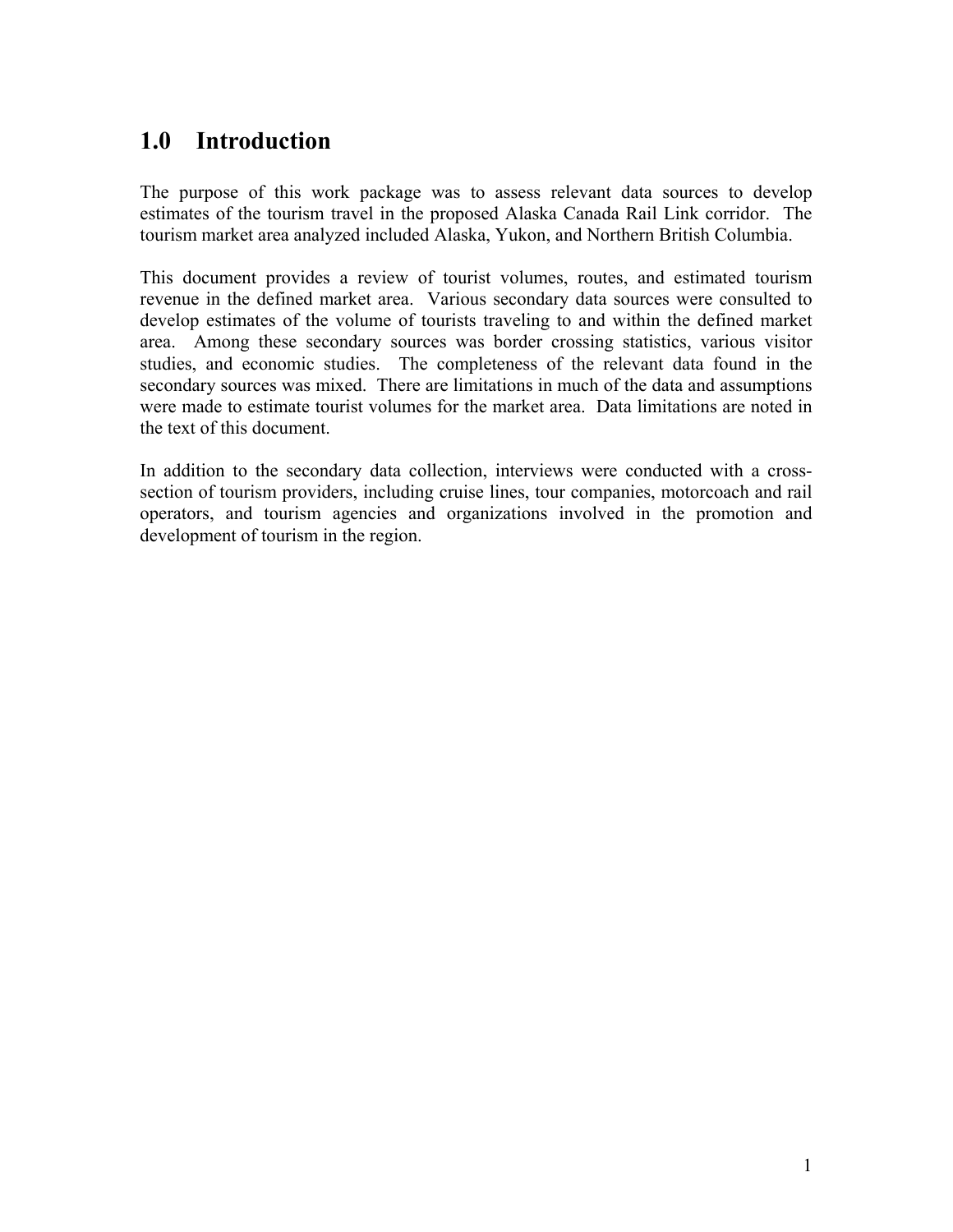## **2.0 Alaska/Yukon Border Crossings**

Border crossing data between Alaska and the Yukon provide an overview of the landbased traffic in the market region. In 2005, a total of 377,062 travelers entered Alaska from the Yukon by either personal vehicle or bus. A total of 328, 148 entered the Yukon from Alaska. These figures include both residents of the region and visitors to the region. (It also includes local traffic, that is, traffic that transits the border regularly). The large number of bus passengers entering both Alaska and the Yukon reflect the high volume of cruise passengers using the White Pass & Yukon Rail excursion during their one day visit to Skagway. (Detailed border crossing tables are found in the Appendix).

Border crossings between Alaska and the Yukon have declined steadily for the past several years, with the exception of bus passengers entering the Yukon.

| Alaska/Yukon Inbound Passenger and Vehicle Entries |         |         |         |         |         |         |         |         |
|----------------------------------------------------|---------|---------|---------|---------|---------|---------|---------|---------|
|                                                    | 1998    | 1999    | 2000    | 2001    | 2002    | 2003    | 2004    | 2005    |
| <b>ALASKA INBOUND ENTRIES</b>                      |         |         |         |         |         |         |         |         |
| Passengers - Personal Vehicles                     | 331.238 | 286.603 | 286.280 | 272.013 | 282.657 | 263.374 | 259.241 | 229.464 |
| Passengers - Busses                                | 156,036 | 162,796 | 155,278 | 143.803 | 145,580 | 151,021 | 150.331 | 147,598 |
| Vehicles - Personal Vehicles                       | 136.350 | 131.404 | 128.133 | 125.451 | 124.564 | 124.109 | 121.165 | 101,917 |
| Vehicles - Busses                                  | 9.925   | 10.399  | 9.845   | 9.281   | 9.592   | 10.224  | 10.426  | 11,027  |
| YUKON INBOUND ENTRIES                              |         |         |         |         |         |         |         |         |
| Passengers - Personal Vehicles                     | 267,623 | 262.748 | 247.618 | 238.239 | 259.482 | 243,356 | 232.466 | 225,567 |
| Passengers - Busses                                | 58.714  | 65,574  | 59,269  | 43.838  | 49.540  | 56,802  | 80.150  | 95,936  |
| Vehicles - Personal Vehicles                       | 117.612 | 118.807 | 111.393 | 108.751 | 115.964 | 109,267 | 104.829 | 102,591 |
| Vehicles - Busses                                  | 2.788   | 2,986   | 2,740   | 2.229   | 2,062   | 3,610   | 4.372   | 4,467   |

Table 2.1 **Alaska/Yukon Inbound Passenger and Vehicle Entries** 

*Source: Alaska Customs and Border Protection; Yukon Bureau of Statistics* 



Figure 2.1 **Alaska/Yukon Border Crossing Trends** 

*Source: Alaska Customs and Border Protection; Yukon Bureau of Statistics*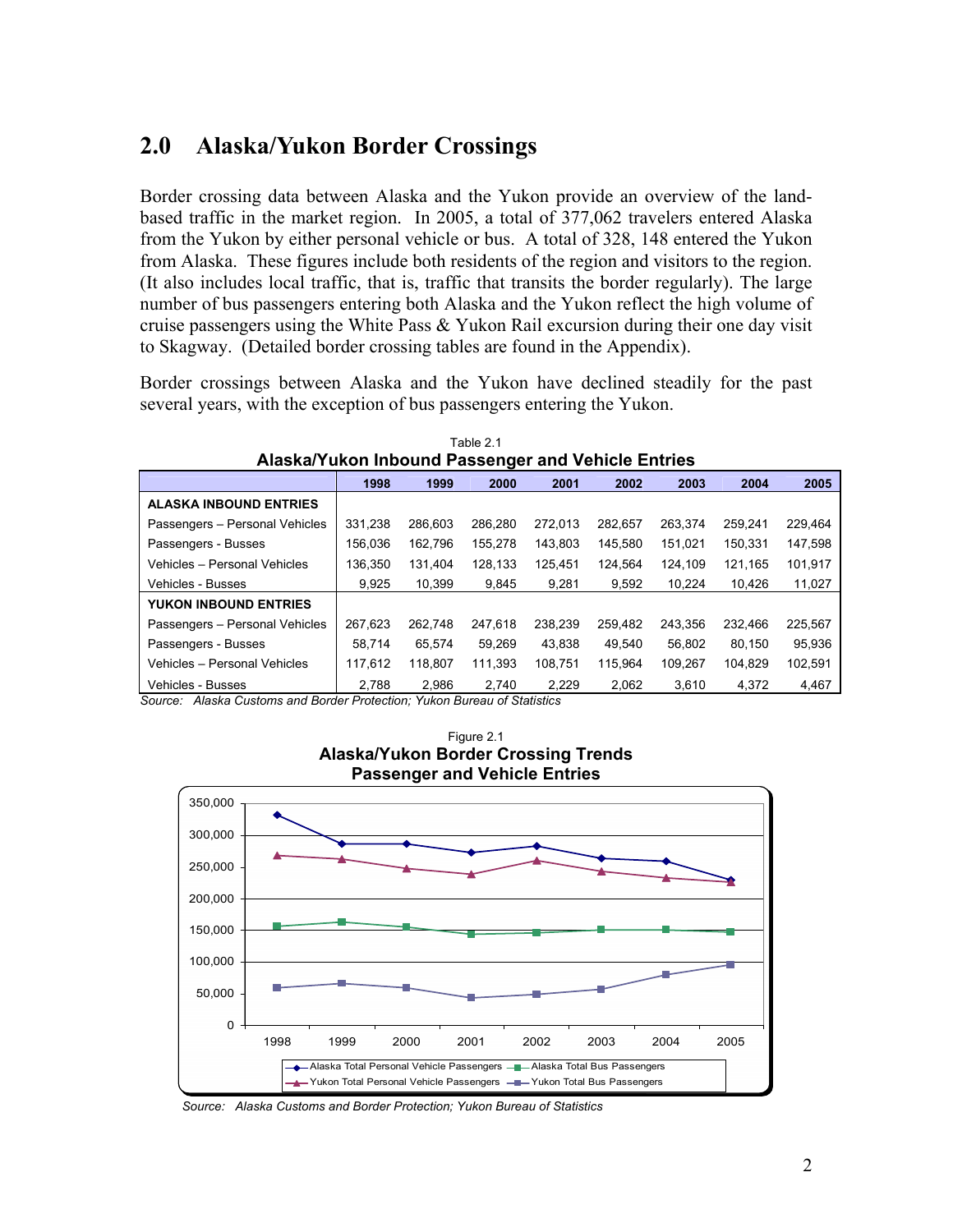## **3.0 Alaska Tourism Market**

Alaska has studied its tourism market extensively for the past 30 years. The *Alaska Visitor Statistics Program (AVSP)* has benchmarked visitor volume, spending, travel patterns and opinions four times between 1985 and 2001 through extensive visitor surveys. During the years between visitor surveys, the AVSP estimates visitor volumes to Alaska.

A total of 2.7 million people arrived in Alaska in the 12-month period from October 2003 through September 2004. Of these arrivals, 1.7 million were visitors to Alaska.





Visitor arrivals to Alaska have increased steadily for many years. Total growth for the five year period from 1999 to 2004 was 20.4%. Average annual growth was 3.8%. Visitor arrivals during the summer months increased at a slightly faster rate.

Table3.1 **Visitor Arrival Trends Oct. 2003 – Sept. 2004** 

|                               |           | .         |                            |                                        |
|-------------------------------|-----------|-----------|----------------------------|----------------------------------------|
|                               | 1999      | 2004      | <b>Total</b><br>Change (%) | Average<br><b>Annual</b><br>Change (%) |
| <b>Total Visitor Arrivals</b> | 1,415,300 | 1,704,500 | 20.4%                      | 3.8%                                   |
| <b>Fall/Winter</b>            | 216,300   | 257,100   | 18.9%                      | 3.5%                                   |
| Summer                        | 1,199,000 | 1,447,400 | 20.7%                      | 3.8%                                   |

*Source: Alaska Visitor Statistics Program* 

*Source: Alaska Visitor Statistics Program*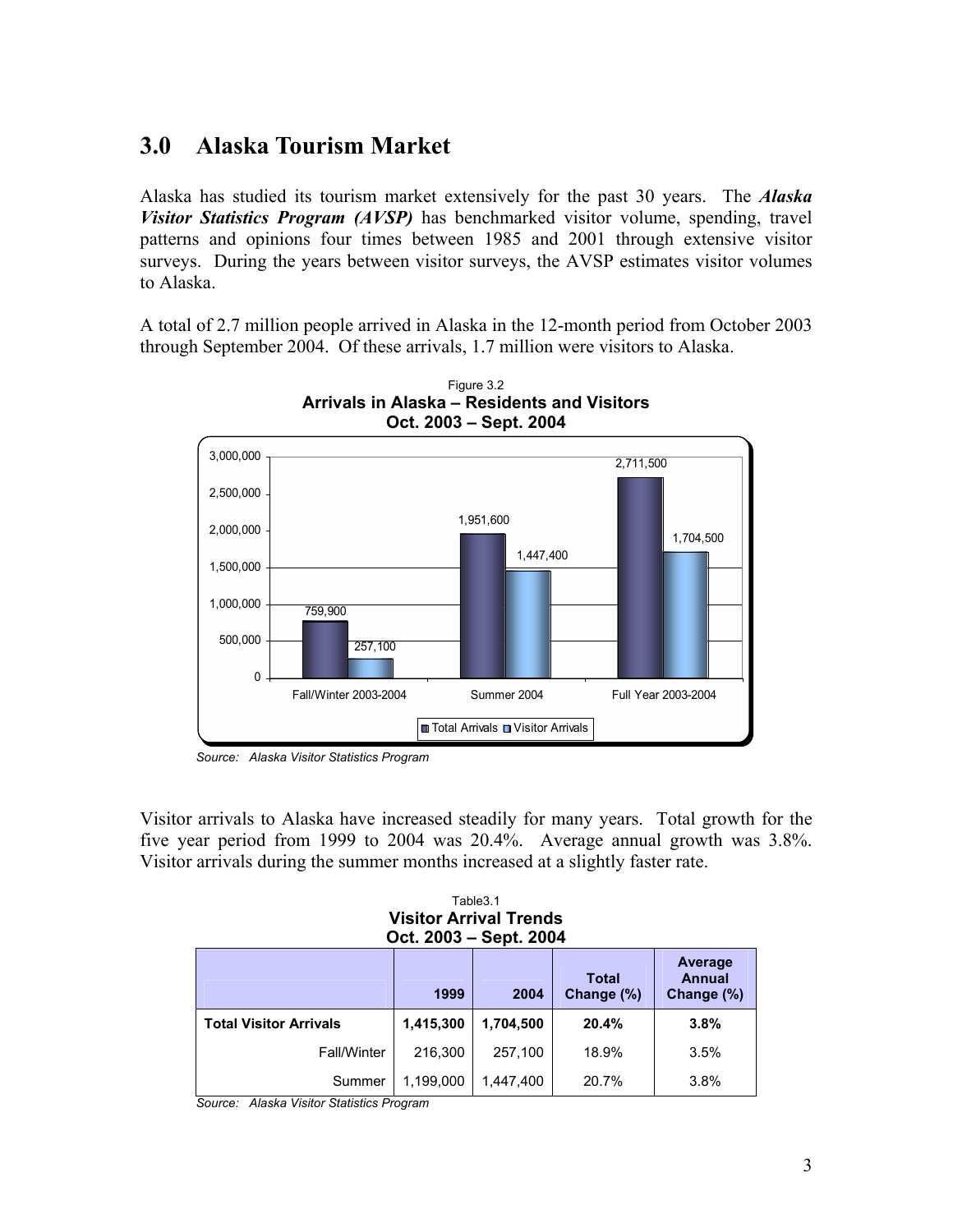### *3.1 Entry Mode*

Most visitors to Alaska arrive by domestic airlines (50%) or cruise ship (42%). A small percentage of visitors arrive by Highway in personal vehicles (5%) or in motorcoaches (1%). International air and ferry arrivals also represent small portions of the overall market.

There is some overlap among the modes of travel. For example, many domestic air arrivals are cruise ship passengers who will be boarding their cruise ship in Alaska and sailing south. Many cruise ship arrivals will travel to Alaska by cruise ship and leave Alaska by air. A small number of highway and ferry visitors overlap, with some highway visitors arriving in Alaska by highway and leaving by ferry and vice-versa.



*Source: Alaska Visitor Statistics Program* 

#### *3.2 Trip Purpose*

Nearly eight in ten visitors to Alaska are visiting for pleasure purposes, either vacationing, visiting friends and relatives, or combining business and pleasure. About two in ten visit Alaska for purely business purposes.



*Source: Alaska Visitor Statistics Program*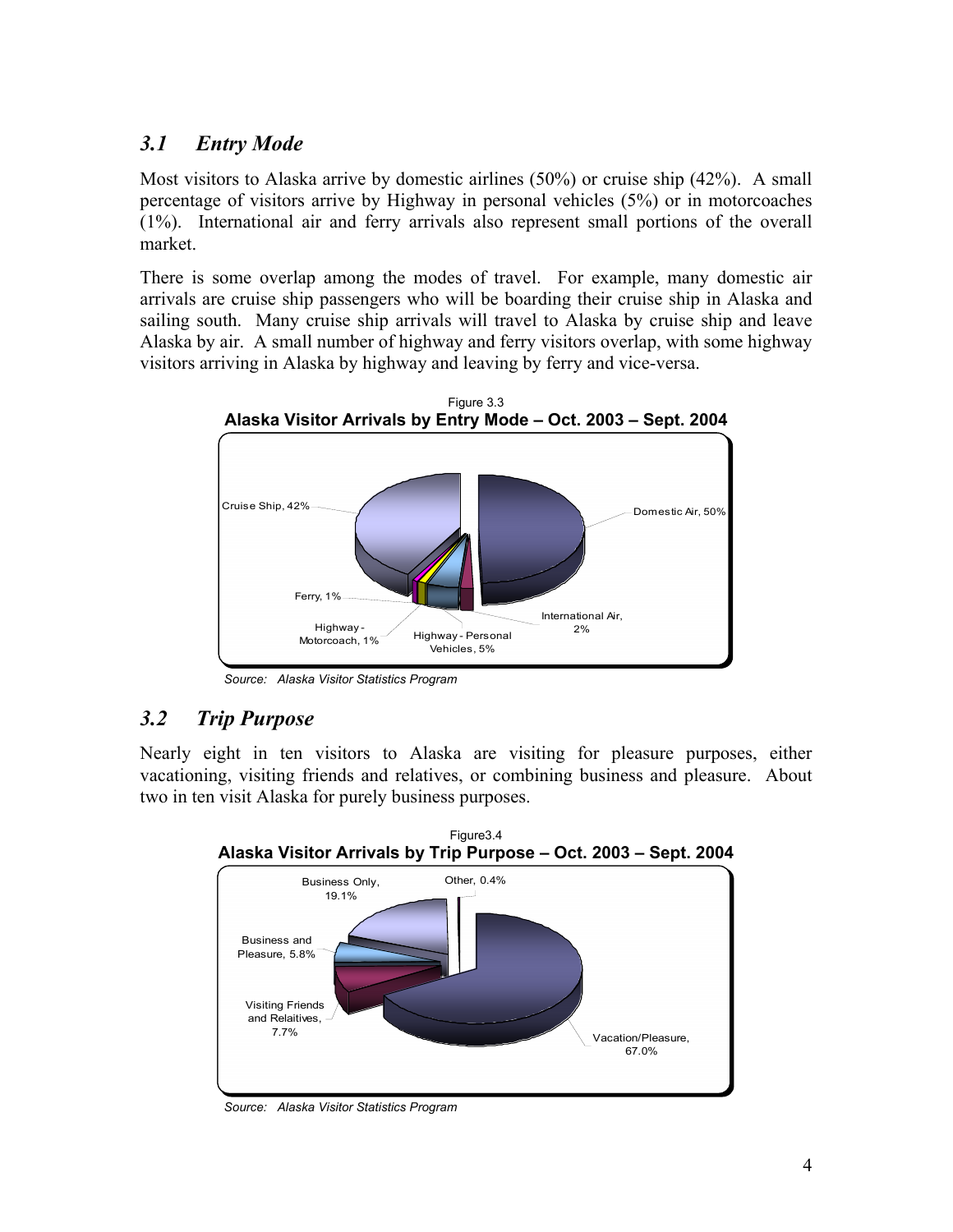### *3.3 Origin*

During both summer and fall/winter, nine out of ten visitors are from the United States. One in ten visitors during the summer months is from Canada, while a smaller proportion of visitors is from Canada during the remainder of the year. Visitors from overseas make up a small proportion of total visitors year round.





## *3.4 Intended Length of Stay*

Most visitors to Alaska intend to stay seven days or less, which reflects the trend towards shorter vacations. During the summer months four out of ten stay eight days or more, with only one in ten staying longer than two weeks. A slightly higher percentage of fall/winter visitors intend to stay eight days or longer.

| Table 3.2                              |
|----------------------------------------|
| Alaska Visitor Intended Length of Stay |
| Oct. 2000 - Sept. 2001                 |
|                                        |

|                 | <b>Summer</b> | <b>Fall/Winter</b> |
|-----------------|---------------|--------------------|
| 7 days or less  | 59%           | 53%                |
| 8 to 14 days    | 29%           | 25%                |
| 15 days or more | 12%           | 22%                |

*Source: Alaska Visitor Statistics Program*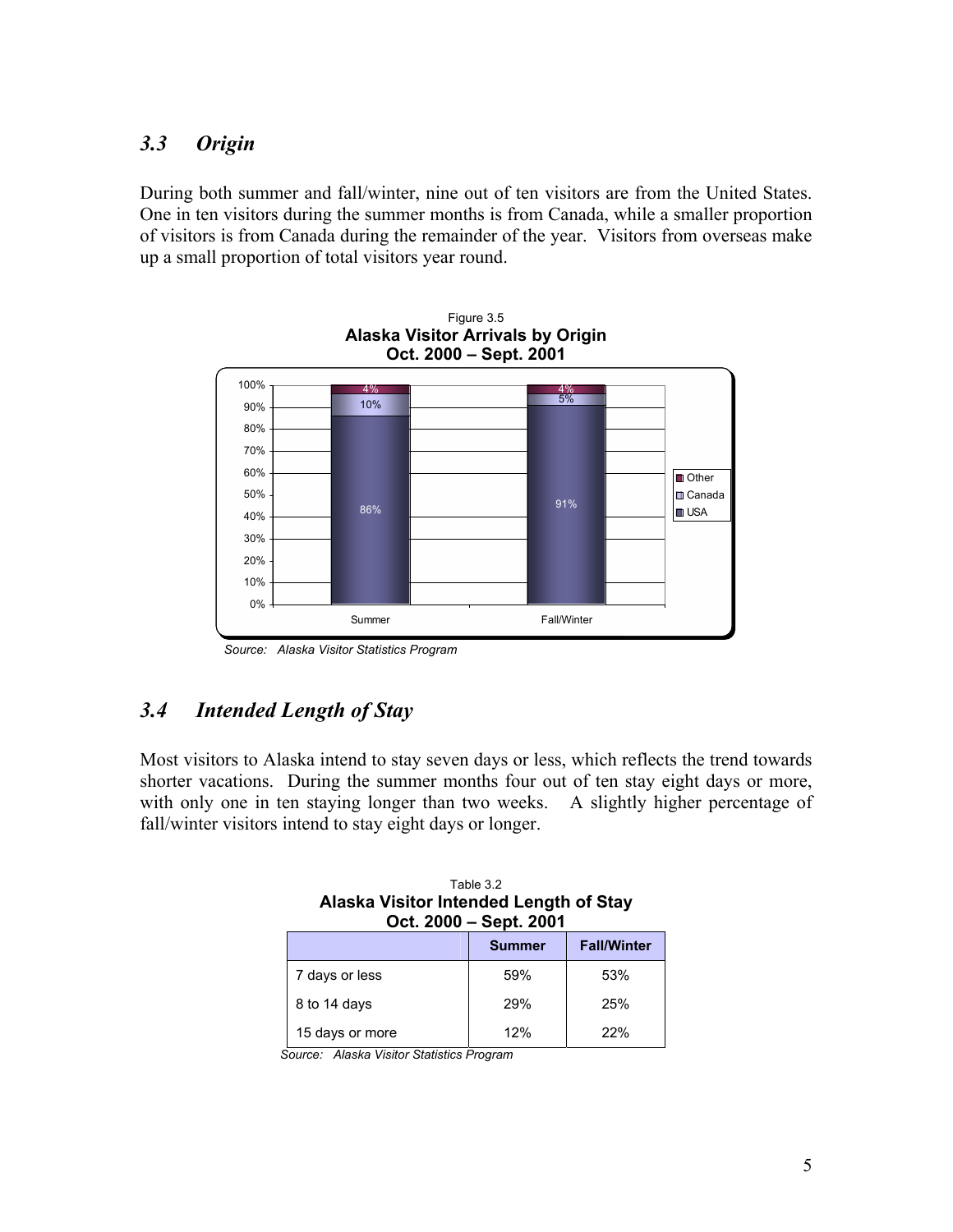#### *3.5 Spending (\$USD)*

Visitor spending in Alaska during the summer 2001 totaled \$1.5 billion, with the average per visitor at \$1,258. For the fall/winter season 2000-2001, average visitor spending was similar to the summer average. Total spending for the fall/winter season was \$328 million. Full year spending totaled \$1.8 billion. These figures are based on the most recent AVSP expenditure data collection. The reports of total visitor arrivals prepared more recently do not estimate visitor spending. However, assuming similar levels of per person spending, total spending is likely to have increased since 2000-2001 because total visitors have increased during this time.

| Table 3.3                              |
|----------------------------------------|
| <b>Alaska Visitor Spending (\$USD)</b> |
| Oct. 2000 – Sept. 2001                 |

|                    | <b>Total Spending</b><br>(\$000) | <b>Average Per</b><br><b>Person Per Trip</b> |
|--------------------|----------------------------------|----------------------------------------------|
| Summer             | \$1,512,600.0                    | \$1,258                                      |
| <b>Fall/Winter</b> | \$327,800.0                      | \$1,284                                      |

*Source: Alaska Visitor Statistics Program*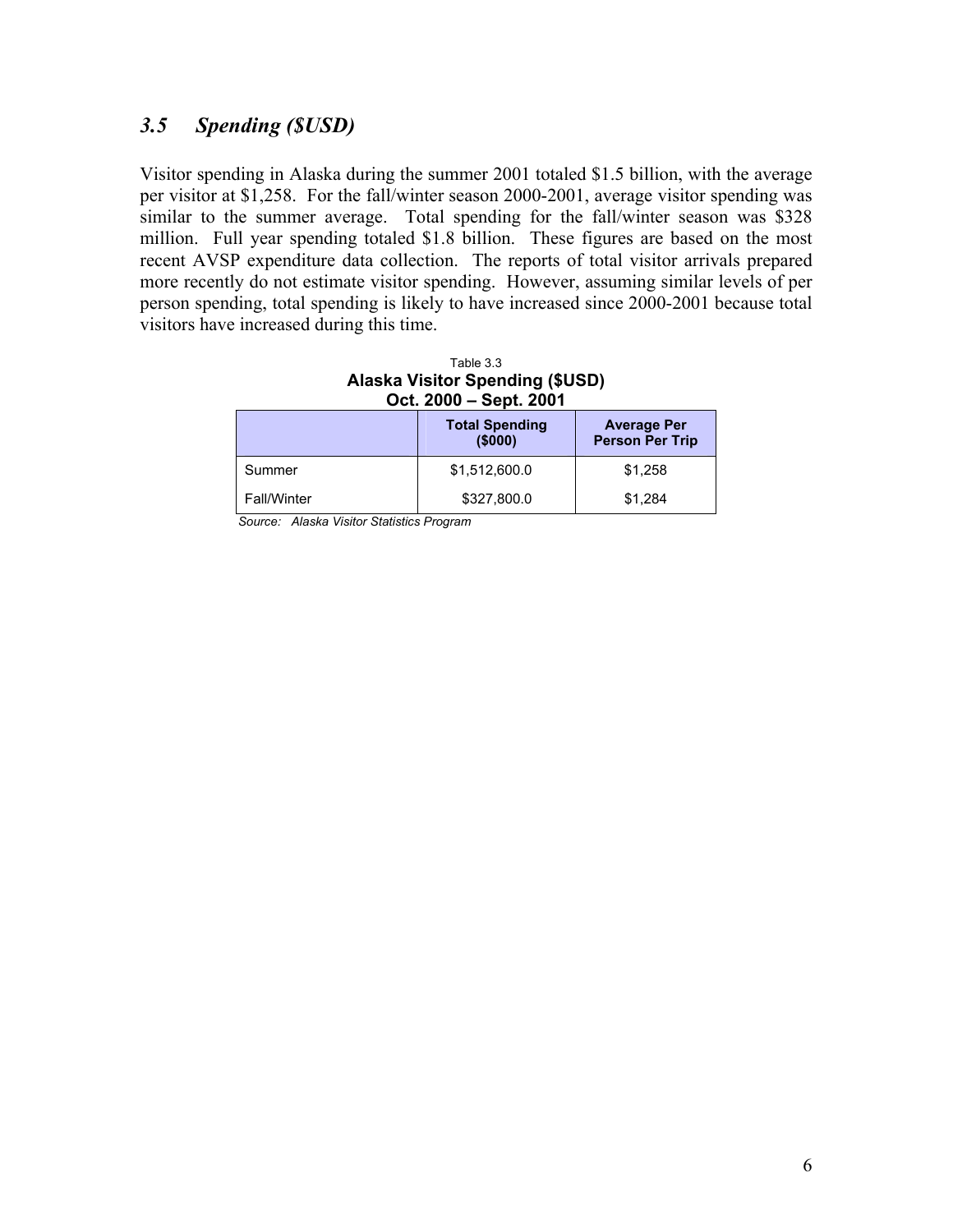## **4.0 Yukon Tourism Market**

The Yukon has conducted visitor studies during four summers from 1987 to 2004. The data collection occurred from June through September. Exit surveys were conducted at airport and highway locations, which measured visitor volume and spending.

Since 1987, the Yukon has experienced an increase in summer visitors of approximately 30%, for an average annual growth rate of slightly more than 1.5%.



Table 4.1 **Yukon Summer Visitors 1987 to 2004** 

*Source: Yukon Visitor Exit Survey 2004* 

## *4.1 Exit Mode*

During the most recent survey Yukon Visitor Survey (2004), six in ten visitors (58%) exited the region via the highway, primarily using a personal vehicle. Another three in ten exited by motorcoach. The majority of the motorcoach visitors were cruise passengers returning to Skagway after taking the White Pass & Yukon Rail Excursion.



*Source: Yukon Visitor Exit Survey 2004*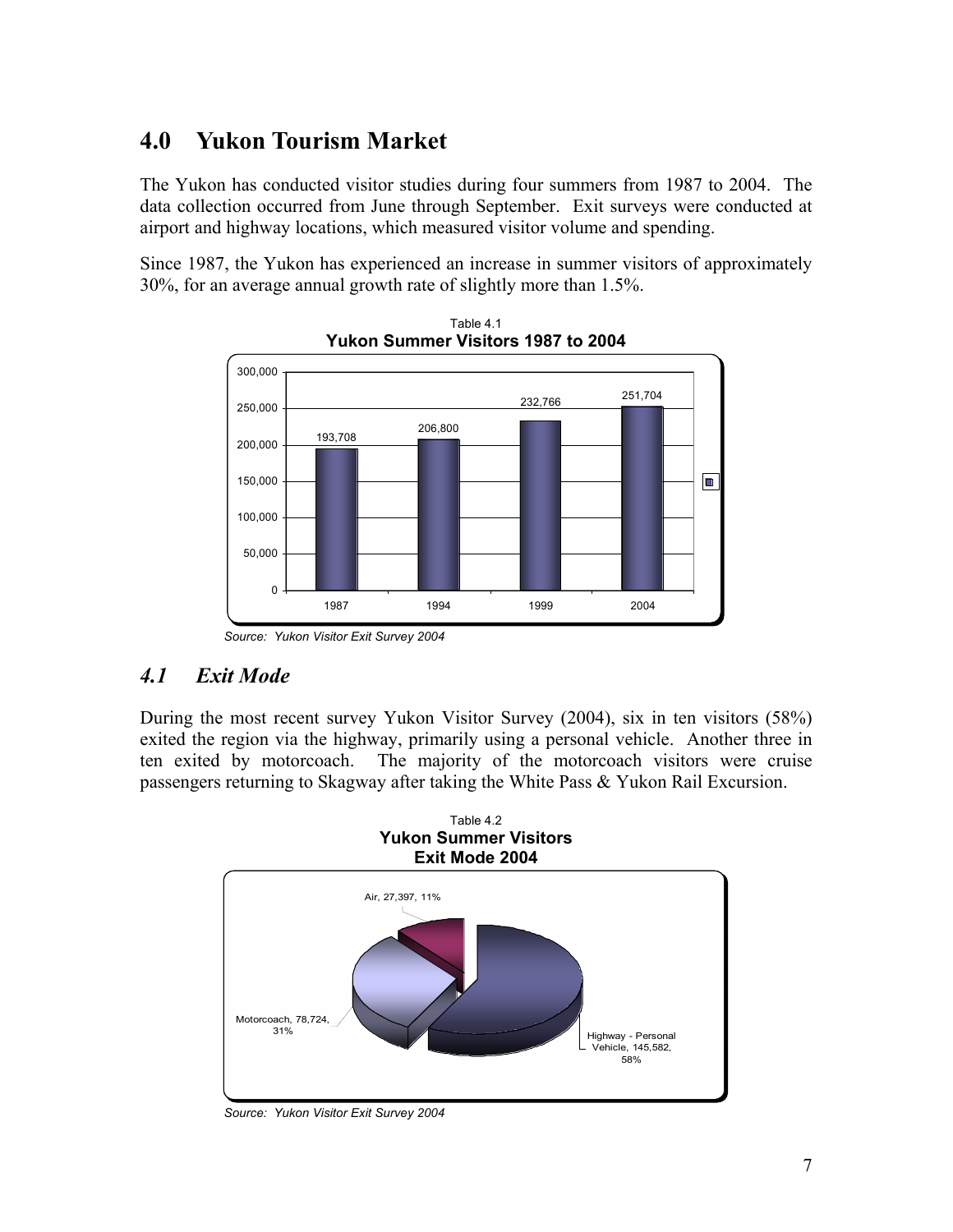### *4.2 Trip Purpose*

Similar to Alaska visitors, Yukon visitors are primarily traveling for pleasure purposes. Visitors traveling for pleasure have increased more rapidly than visitors traveling for any other purposes.



Table 4.3

## *4.3 Origin*

Most visitors to the Yukon are from the US (77%). Visitors from Canada comprise 14% of the Yukon's visitor population, while visitors from overseas are 9% of the total.



*Source: Yukon Visitor Exit Survey 2004* 

*Source: Yukon Visitor Exit Survey 2004*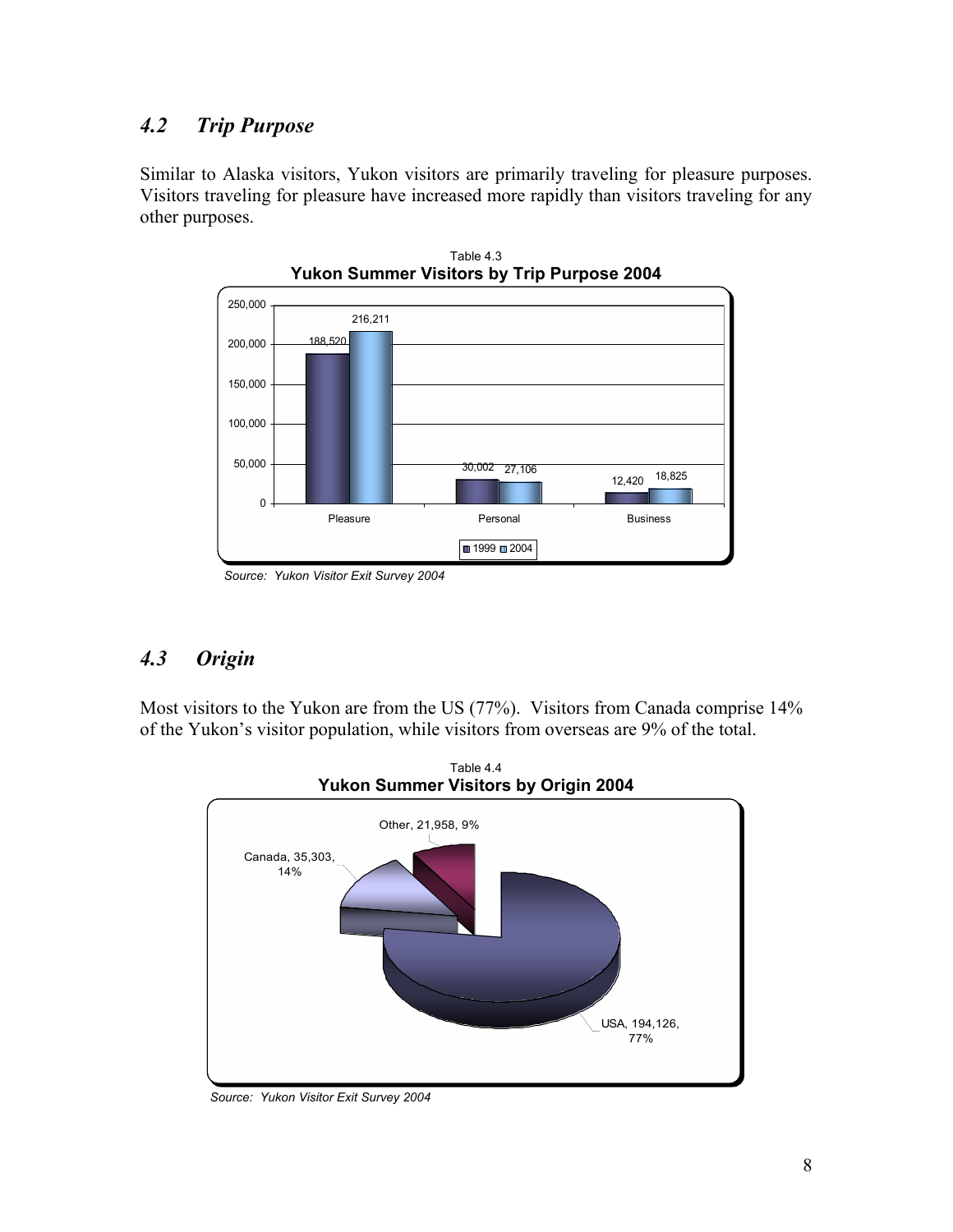## *4.4 Length of Stay*

Length of stay in the Yukon varies considerably by the origin of the visitor. Visitors from the US stay the shortest amount of time, three nights on average, most likely as part of a larger tour of the region that includes Alaska or Northern BC. Visitors from Canada and Overseas spend eight nights on average in the Yukon.

| Table 41<br><b>Yukon Visitor Length of Stay</b><br>Summer 2004 |                                       |  |  |  |  |
|----------------------------------------------------------------|---------------------------------------|--|--|--|--|
| Origin                                                         | Average<br>Number of<br><b>Nights</b> |  |  |  |  |
| USA                                                            | 3 nights                              |  |  |  |  |
| Canada                                                         | 8 nights                              |  |  |  |  |
| Other                                                          | 8 nights                              |  |  |  |  |

Source: Yukon Visitor Exit Survey 2004

### *4.5 Spending (\$CAD)*

Visitor spending from June through September 2004 in the Yukon totaled \$77 million. Highway visitors spend, on average, \$262 during their stay in the Yukon, while Air visitors spend \$901 per person.

Table 4.2

| <b>Yukon Visitor Spending (\$CAD)</b><br>Summer 2004 |                       |                                              |  |  |  |
|------------------------------------------------------|-----------------------|----------------------------------------------|--|--|--|
| Exit Mode                                            | <b>Total Spending</b> | <b>Average Per</b><br><b>Person Per Trip</b> |  |  |  |
| Highway – Personal Vehicle                           | \$38,153,000          | \$262                                        |  |  |  |
| Motor Coach                                          | \$24.940.000          | \$162                                        |  |  |  |
| Air                                                  | \$12,761,000          | \$901                                        |  |  |  |
| TOTAL SPENDING                                       | \$76,854,000          |                                              |  |  |  |

*Source: Yukon Visitor Exit Survey 2004*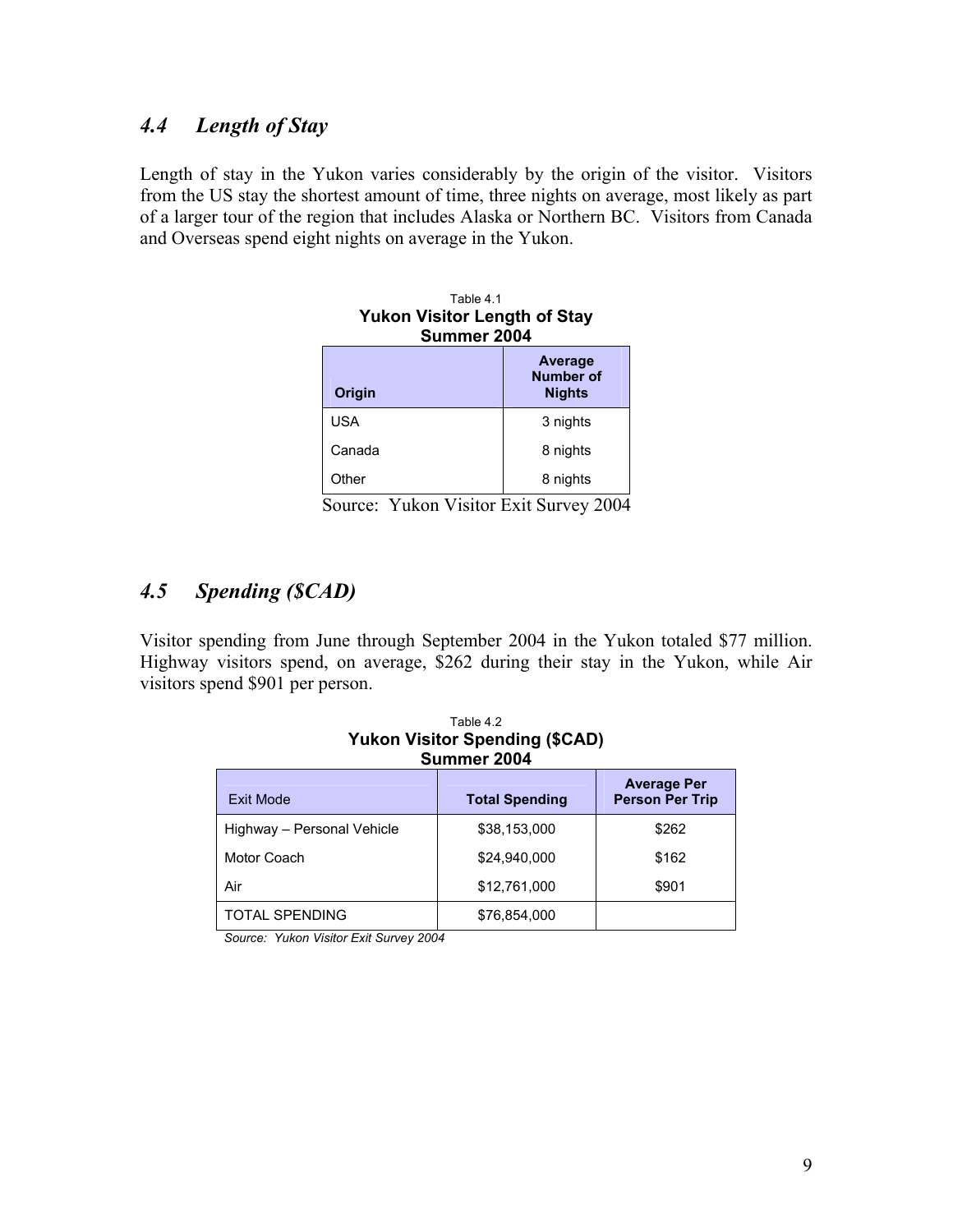# **5.0 Northern British Columbia Summer Highway Travelers**

Northern British Columbia is the region north of Prince George. It comprises a large section of British Columbia and includes the highways that venture north to the Yukon, the Cassiar Highway and the Alaska Highway. Tourism British Columbia conducted a survey of highway visitors to the region during the summer of 2003 (between May 15 and September 25) to provide data on the volume of highway travelers and their characteristics. The study estimated that during summer 2003 a total of **320,400 travelers in 120,600 vehicles** visited Northern BC.

### *5.1 Origin*

Canadians comprise nearly half of the summer highway travelers to Northern BC. US travelers total 45% and overseas travelers total 6%.



*Source: Northern Rockies – Alaska Highway Visitor Research* 

## *5.2 Trip Purpose*

Northern BC summer highway travelers are similar to travelers to Alaska and the Yukon. Most (83%) are traveling for vacation or pleasure purposes, while the remaining are traveling to visit friends and relatives, for business, or for other purposes.

Table 5.1

| <b>Northern BC Summer Highway Travelers</b><br>Trip Purpose - Summer 2003 |                |        |            |                 |  |  |
|---------------------------------------------------------------------------|----------------|--------|------------|-----------------|--|--|
| <b>Trip Purpose</b>                                                       | <b>Overall</b> | Canada | <b>USA</b> | <b>Overseas</b> |  |  |
| Vacation/Pleasure                                                         | 83%            | 82%    | 82%        | 96%             |  |  |
| Visit Friends and<br>Relatives                                            | 9%             | 11%    | 6%         | 3%              |  |  |
| <b>Business</b>                                                           | 5%             | 5%     | 6%         | 1%              |  |  |
| Other                                                                     | 3%             | $1\%$  | 5%         | $< 1\%$         |  |  |

*Source: Northern Rockies – Alaska Highway Visitor Research*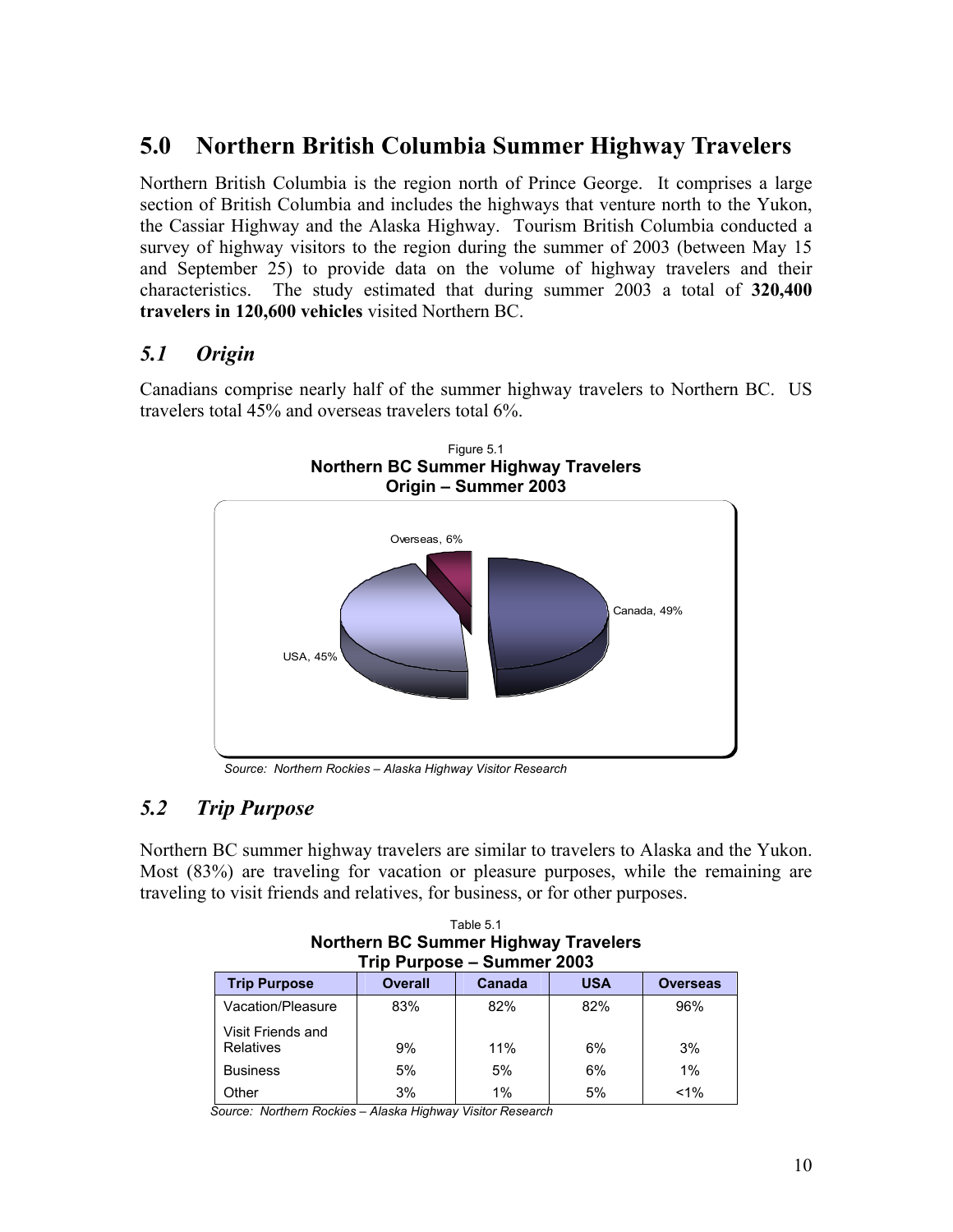#### *5.3 Trip Length*

This Northern BC highway research measured total trip length rather than nights spent in Northern BC. The total trip length for travelers averaged 39 nights, with travelers from overseas averaging the most nights on their trip. The median number of nights overall was 29.

| Trip Length - Summer 2003 |                |        |            |                 |  |  |
|---------------------------|----------------|--------|------------|-----------------|--|--|
| Total Trip Length         | <b>Overall</b> | Canada | <b>USA</b> | <b>Overseas</b> |  |  |
| Average Nights            | 39             | 26     | 51         | 62              |  |  |
| <b>Median Nights</b>      | 29             | 19     | 42         | 40              |  |  |

| Table 5.2                                   |
|---------------------------------------------|
| <b>Northern BC Summer Highway Travelers</b> |
| Trin Langth - Summar 2003                   |

*Source: Northern Rockies – Alaska Highway Visitor Research* 

#### *5.4 Main Destination*

Nearly half of all highway travelers were destined for Alaska, and 13% for the Yukon. Among visitors from the US, Alaska was the main destination for 75%.

Table 5.3

| Tanic olo<br><b>Northern BC Summer Highway Travelers</b><br><b>Main Destination - Summer 2003</b> |     |            |       |     |  |
|---------------------------------------------------------------------------------------------------|-----|------------|-------|-----|--|
| <b>Overall</b><br><b>USA</b><br>Canada<br><b>Main Destination</b><br><b>Overseas</b>              |     |            |       |     |  |
| Alaska                                                                                            | 46% | <b>20%</b> | 75%   | 40% |  |
| Northeast BC                                                                                      | 15% | 27%        | 2%    | 8%  |  |
| The Yukon                                                                                         | 13% | 24%        | 1%    | 11% |  |
| Circle Tour                                                                                       | 13% | 17%        | 6%    | 31% |  |
| Other BC                                                                                          | 3%  | 5%         | $0\%$ | 6%  |  |
| Alberta                                                                                           | 2%  | 3%         | $1\%$ | 1%  |  |
| Other                                                                                             | 8%  | 4%         | 14%   | 3%  |  |

*Source: Northern Rockies – Alaska Highway Visitor Research* 

#### *5.5 Multi-Modal Trips*

Most highway travelers in Northern BC were driving both ways on their trip. A small percentage (13%) were combining flying with driving, most likely flying into a major urban center such as Vancouver or Calgary, and then renting a vehicle (car or RV). A small percentage also combined a cruise with driving. The cruise portion of the cruisedrive group was most likely a driving tour combined with a trip north or south on either BC Ferries or the Alaska Marine Highway System.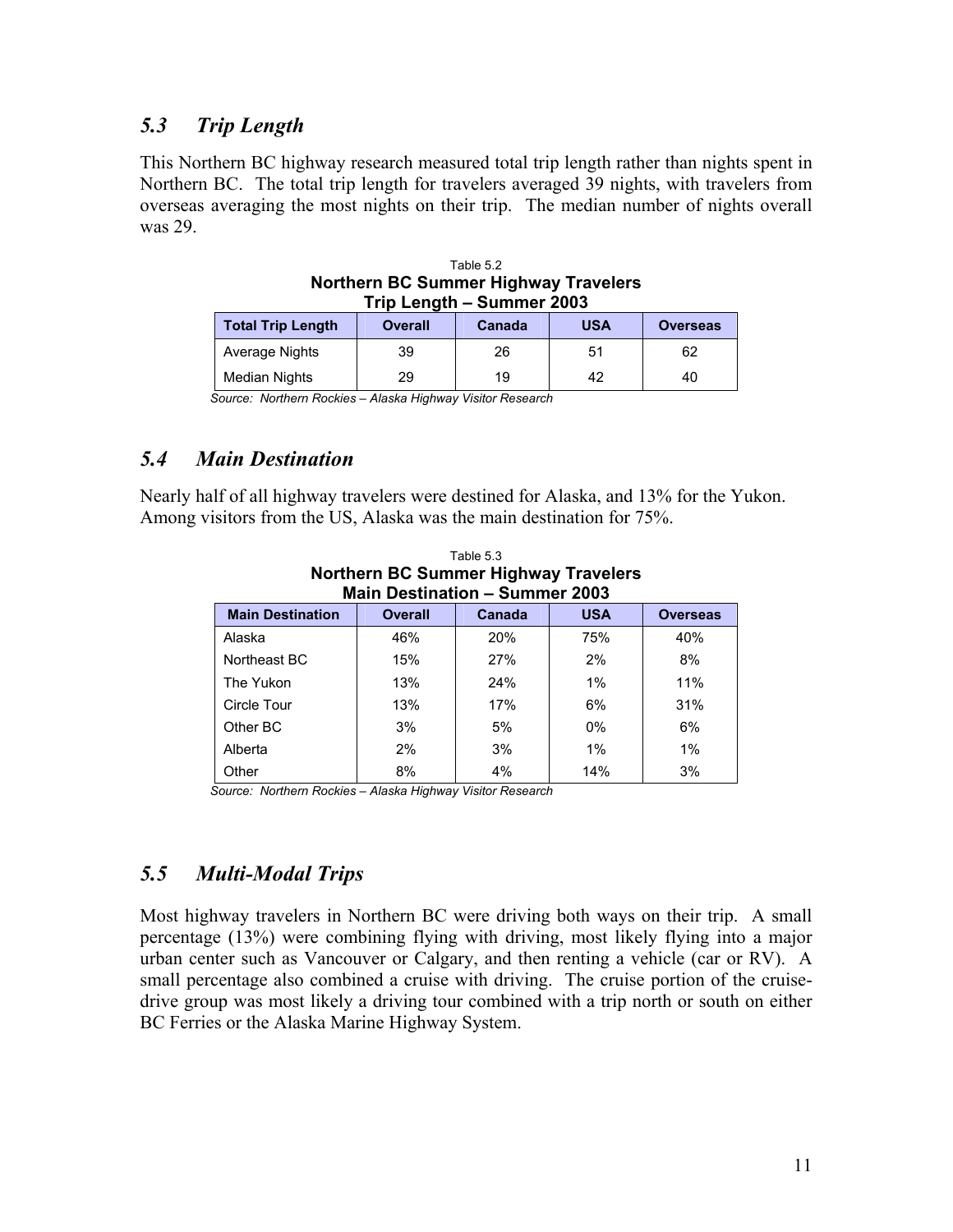| Northern BC Summer Highway Travelers<br><b>Multi-Modal Trips - Summer 2003</b> |                           |                  |                     |  |
|--------------------------------------------------------------------------------|---------------------------|------------------|---------------------|--|
| <b>Main Destination</b>                                                        | <b>Drive both</b><br>ways | <b>Fly-Drive</b> | <b>Cruise Drive</b> |  |
| Overall                                                                        | 78%                       | 13%              | 8%                  |  |
| Alaska                                                                         | 78%                       | 12%              | 11%                 |  |
| Northeast BC                                                                   | 90%                       | 10%              | $0\%$               |  |
| The Yukon                                                                      | 83%                       | 11%              | 6%                  |  |
| Circle Tour                                                                    | 66%                       | 17%              | 18%                 |  |
| Alberta                                                                        | 78%                       | 16%              | 7%                  |  |

Table 5.4 **Northern BC Summer Highway Travelers** 

*Source: Northern Rockies – Alaska Highway Visitor Research* 

### *5.4 Daily Spending (\$CAD)*

Average daily spending by Northern BC highway travelers overall was \$150 (\$CAD). Travelers from the US spend slightly more, on average, than travelers from Canada or Overseas.

The average daily spending was calculated based on the spending for the entire trip, which included areas outside of Northern BC. Data were not available on the number of nights travelers spent in Northern BC. Without the number of days in Northern BC, it is not possible to estimate the total spending for travelers *while in* Northern BC.



Figure 5.2 **Northern BC Summer Highway Travelers** 

*Source: Northern Rockies – Alaska Highway Visitor Research*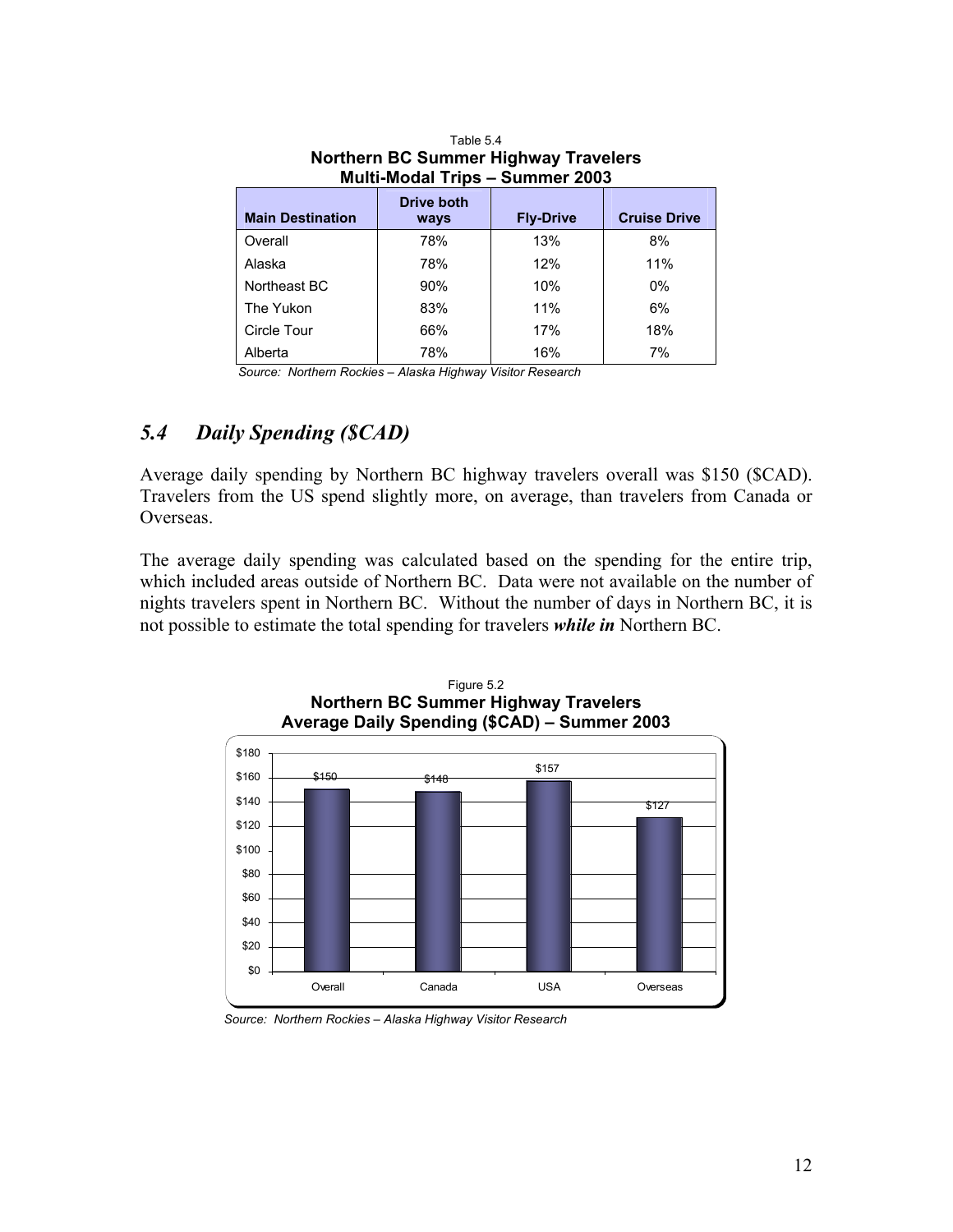# **6.0 General Tourism/Visitor Flows**

This section estimates general tourism/visitor flows through the Northern BC, Yukon, and Alaska market area considered in this analysis. The estimates are based on available research from Alaska for 2003-2004, from the Yukon for June through September 2004, and from Northern BC from May 15 through September 25, 2003. The data from these three studies have been combined to provide an estimate of the total volume of tourism/visitor traffic through the region. The three data sets cover slightly different timeframes. In addition, different methodologies were used for the three studies for data collection. Therefore, the overall estimates of tourism/visitor flow through the market area should be viewed as general indicators of volumes rather than actual visitor volume figures. These estimates are also likely to be lower than actual volumes, because data collection during the full month of May was not included in the Yukon study and part of May in the Northern BC study.

Further, there is a significant overlap of highway visitors between the regions. For example, a large number of highway travelers in Northern BC and the Yukon are on their way to Alaska. A small number of cruise passengers will visit Alaska, then the Yukon, and then again Alaska. An estimate of this overlap has been developed to better understand the size of both the total market to the region and the highway market. This estimate was made using results of the research studies and other assumptions applied to the existing data.

#### *6.1 Regional Tourism/Visitor Volumes*

#### **6.1.1 Total and Highway Tourism/Visitor Volumes - Summer**

The summer season of May/June through September is the busiest time for travel to and through the Northern BC, Yukon, and Alaska market area. Based on available research the volume of visitor traffic in this region is estimated at over two million people. The highway market is estimated at 670,000 travelers. However, after considering the overlap of visitors between the three areas and the number of Alaskans transiting Northwest Canada to and from the contiguous 48 states, it is more likely that the estimate of total tourism/visitor volume to the region is slightly lower, at approximately 1.7 million. The estimate of highway tourism/visitor volume is 320,000 to 370,000.

| Summer (May/June through September)                         |                       |                      |  |  |
|-------------------------------------------------------------|-----------------------|----------------------|--|--|
| <b>Total Volume</b><br><b>Destination</b><br><b>Highway</b> |                       |                      |  |  |
| Alaska                                                      | 1,447,000             | 124,000              |  |  |
| Yukon                                                       | 251,700               | 224,300              |  |  |
| Northern BC (Highway only)                                  | 320,400               | 320,400              |  |  |
| <b>TOTAL</b>                                                | 2,019,500             | 668,700              |  |  |
| Less estimated overlap and<br>Alaskans                      | -300,000 to -350,000  | -300,000 to -350,000 |  |  |
| <b>Estimated Market Size</b>                                | 1,719,500 - 1,669,000 | 368,700 - 318,700    |  |  |

| Table 6.1                                   |
|---------------------------------------------|
| <b>Summary of Estimated Tourism Volumes</b> |
| <b>Summer (May/June through September)</b>  |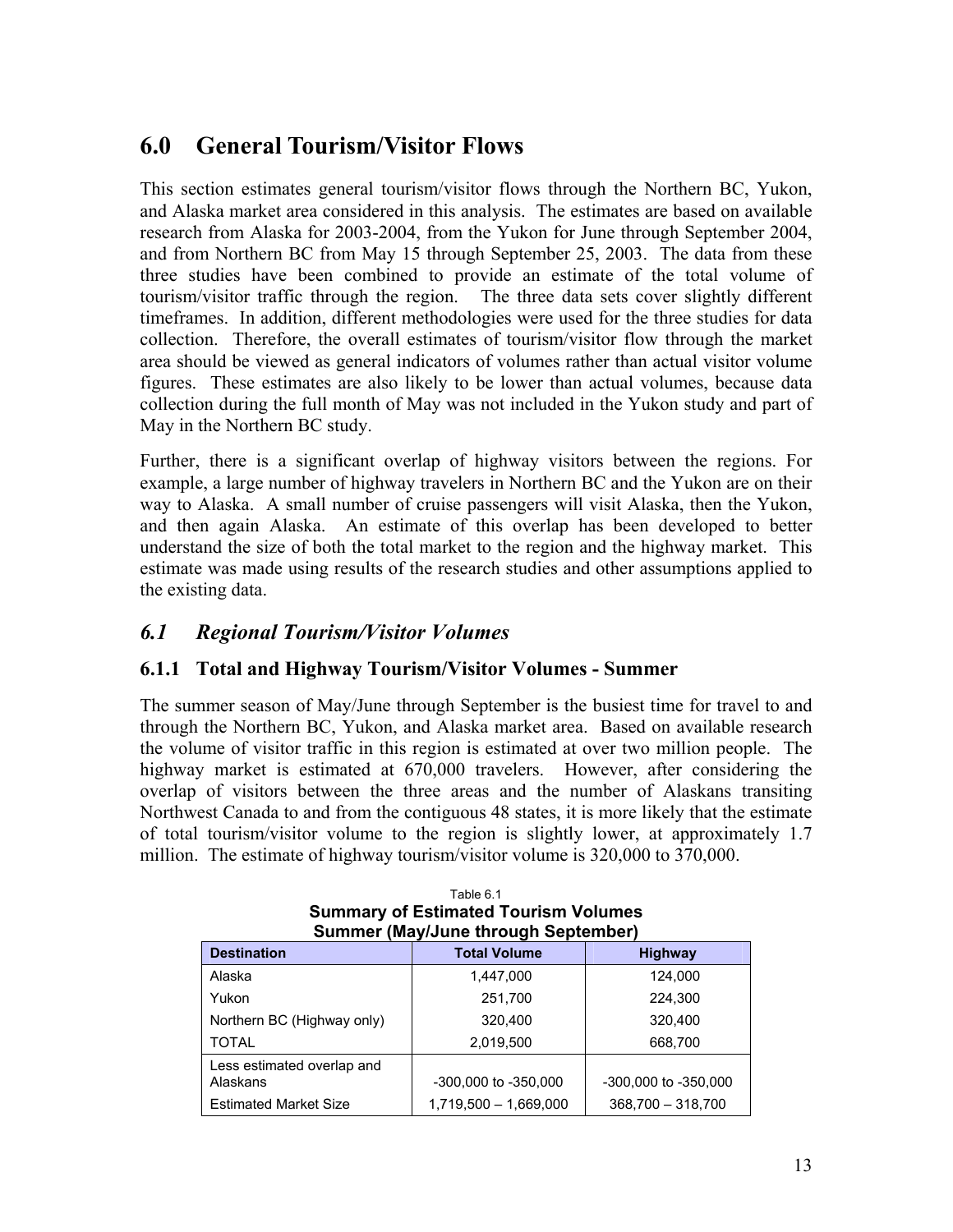#### **6.1.2 Total and Highway Tourism/Visitor Volumes – Fall/Winter**

Data are available for visitor volumes to Alaska during the months of October through April. However, there are no data available for the Yukon or Northern BC. During fall/winter 2003-2004, the most recent year for which data are available, total visitors to Alaska were estimated at 257,100. Of those, a small number, 11,600 crossed the Alaska/Yukon border to enter Alaska.

| Table 6.2<br><b>Summary of Estimated Tourism Volumes</b><br>Fall/Winter (October through April 2003-2004) |         |        |  |  |
|-----------------------------------------------------------------------------------------------------------|---------|--------|--|--|
| <b>Total Volume</b><br><b>Destination</b><br><b>Highway</b>                                               |         |        |  |  |
| Alaska                                                                                                    | 257,100 | 11,600 |  |  |
| Yukon                                                                                                     | N/A     | N/A    |  |  |
| Northern BC (Highway only)                                                                                | N/A     | N/A    |  |  |
| TOTAL                                                                                                     | 257,100 | 11,600 |  |  |

# *6.2 Regional Tourism/Visitor Flows*

#### **6.2.1 Tourism/Visitor Flows – Summer**

Table 6.3 presents estimates of tourism flows through the study area by transportation mode. In the absence of primary research specifically designed to develop estimates of tourism flows through the region, estimates have been developed based on a variety of data sets. Therefore, these estimates should be viewed with caution and are only intended as general indicators of volume, rather than actual volume figures.

Alaska captures the bulk of the visitors (approximately 85%) to the northern region (Northern BC, Yukon, and Alaska) during the summer months. Most visitors to Alaska during these months take a cruise for all or part of their trip. Most cruisers take a roundtrip cruise and visit Southeast Alaska only. Many take a one-way cruise, which travels between Vancouver, BC and Southcentral, Alaska, visiting Southeast Alaska along the way. A smaller number take a cruise and add a land tour to their trip. These cruise/tour visitors flow through Southeast, Southcentral and Interior Alaska on their trips (Cruise Tour 1). A small portion of cruise/tour visitors to Alaska flow through the Yukon (Cruise Tour 2). All cruise patterns listed in Table 6.4 flow both directions, northbound and southbound. The figures listed are total figures for both directions.

The highway visitor flow follows the highway system from Northern BC northward to Alaska. The Alaska Marine Highway System (AMHS) carries visitors into Southeast Alaska and a portion into the Yukon and possibly Northern BC. Little or no data exists on the flow of visitors arriving in the region by air. However, it can be assumed that a small percentage of air visitor flows includes portions of Alaska and the Yukon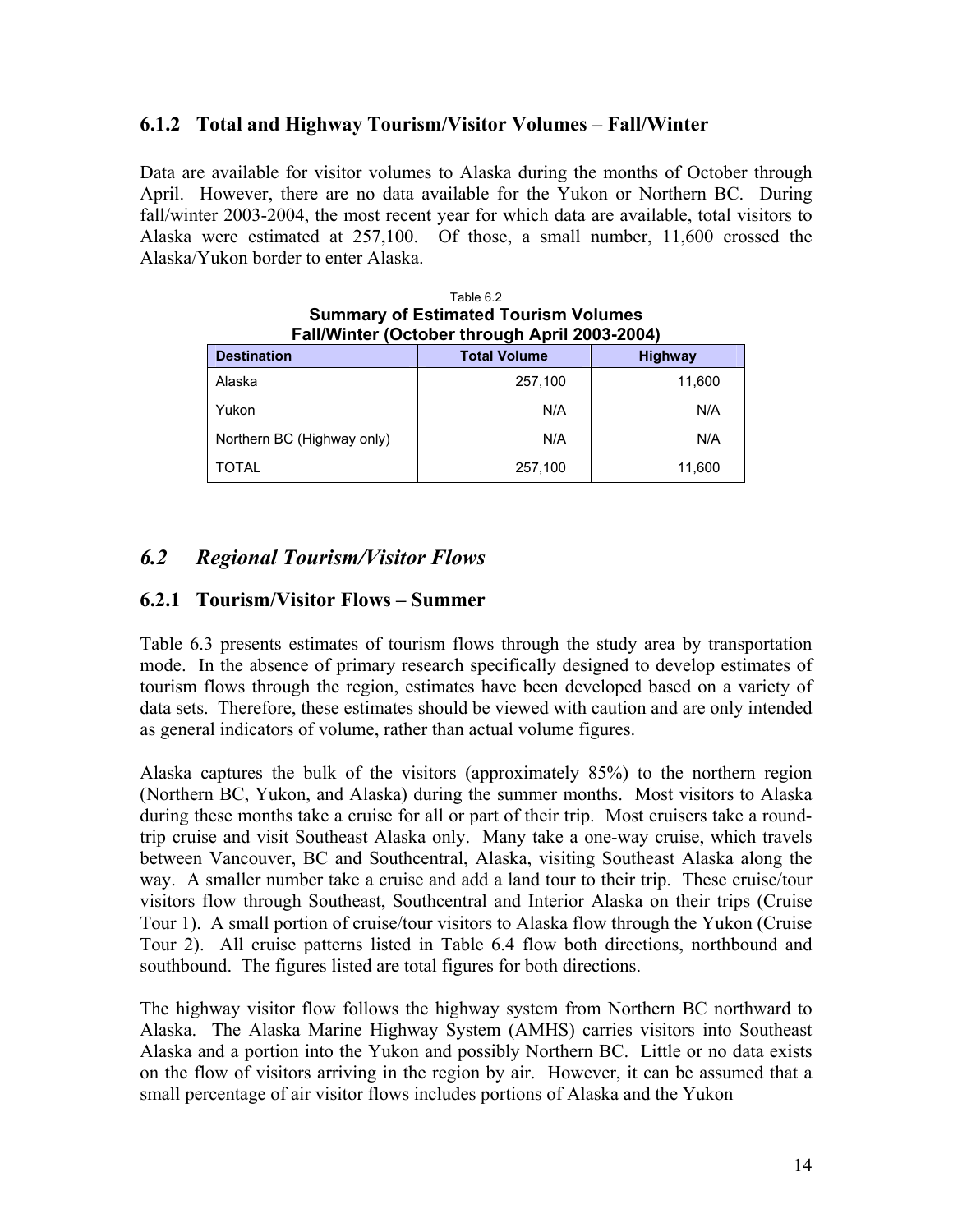| Table 6.4                            |  |  |  |
|--------------------------------------|--|--|--|
| <b>General Tourism/Visitor Flows</b> |  |  |  |
| Summer (May/June through September)  |  |  |  |

| <b>Travel Mode</b>                     | <b>Visitor Flow</b>                                     | <b>Estimated</b><br><b>Volume</b> |
|----------------------------------------|---------------------------------------------------------|-----------------------------------|
| Cruise                                 |                                                         |                                   |
| Round-Trip Cruise                      | Southeast AK only                                       | 485,000                           |
| One-Way Cruise                         | Southeast AK to Southcentral AK                         | 195,000                           |
| Cruise Tour 1                          | Southeast AK to Southcentral AK to Interior AK          | 161,000                           |
| Cruise Tour 2                          | Southeast AK to Yukon to Interior AK to Southcentral AK | 9,000                             |
| Highway                                | Northern BC Only                                        | 173,000                           |
|                                        | Northern BC to Yukon                                    | 190,000                           |
|                                        | Northern BC to Yukon to Alaska                          | 90,000                            |
| Alaska Marine<br><b>Highway System</b> | Southeast Alaska only<br>Southeast Alaska to Yukon      | 20,000<br>10,000                  |
| Air                                    | Alaska – Anchorage, Fairbanks, Juneau, Ketchikan total  | 608,000                           |
|                                        | Yukon - Whitehorse                                      | 27,000                            |
|                                        | Northern BC                                             | Not Available                     |

*Notes:* 

*Cruise data based on estimates developed through study of cruise itineraries and discussions with cruise line executives.* 

*Highway data based on estimates developed from the Northern Rockies-Alaska Highway Research project. Ferry estimates developed based on data provided in the AVSP reports.* 

*Air data taken from AVSP and Yukon Visitor Study. The air data available does not provide indications of the travel patterns of these visitors.* 

#### **6.2.2 Tourism/Visitor Flows – Fall/Winter**

The only study available that measures visitor volume during the non-summer months is the Alaska Visitor Statistics Program (AVSP). Tourism/visitor data for the Yukon and Northern BC during the fall/winter months do not exist. It can be assumed that the tourism/visitor flow through the region is small during the fall/winter months, as the region is not well-developed as a winter travel destination. Based on the AVSP research, just over 250,000 visitors came to Alaska during the fall/winter season 2003-2004. The majority of fall/winter visitors arrive by air, primarily at Anchorage. An estimated 11,600 visitors arrived in Alaska by highway, suggesting that they visited at least the Yukon and possibly Northern BC. A very small number of visitors flow through Alaska on the Alaska Marine Highway System during the fall/winter months.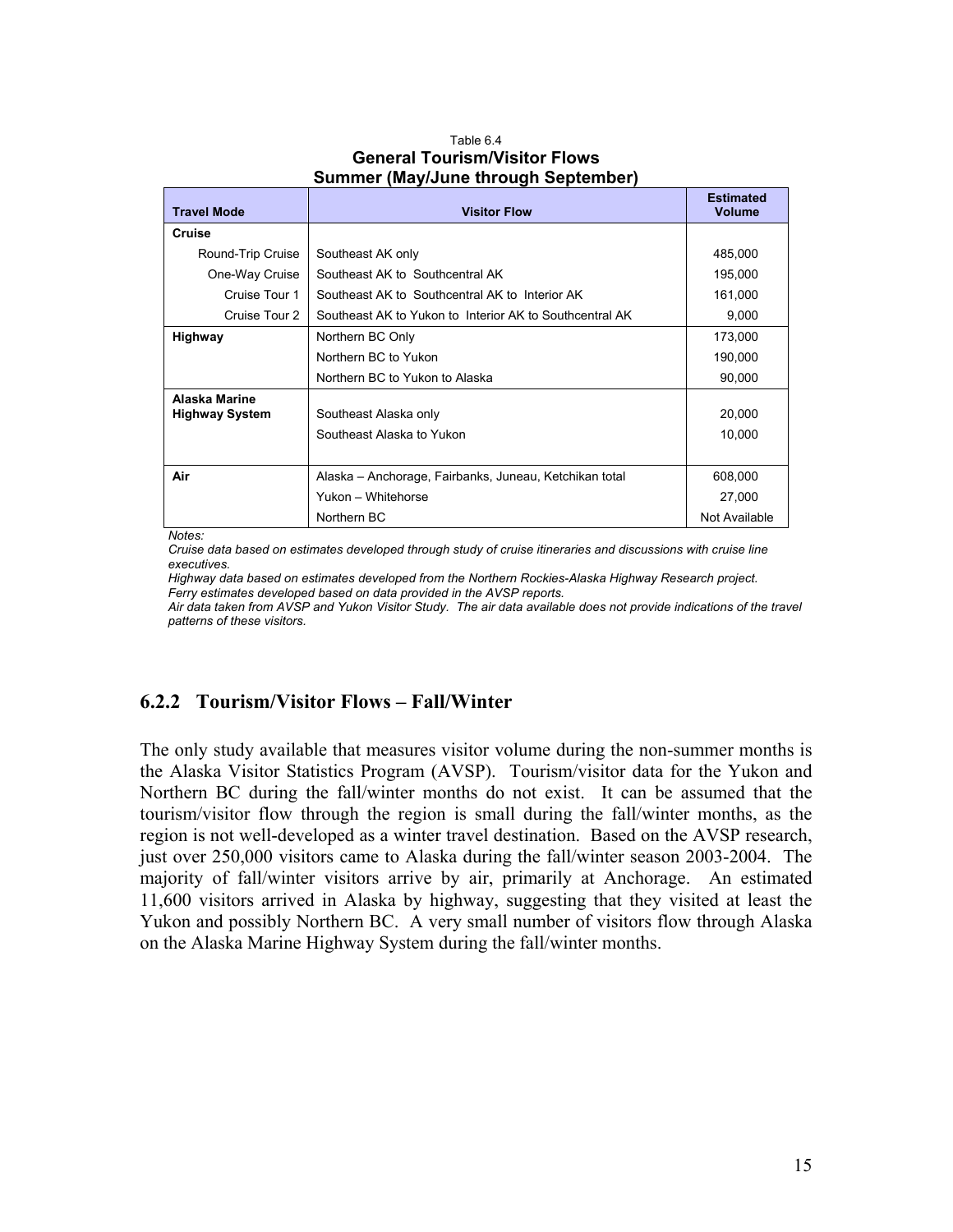#### Table 6.4 **General Tourism/Visitor Flows Fall/Winter (October through April)**

| <b>Travel Mode</b>                     | <b>Visitor Flow</b>          | <b>Estimated</b><br><b>Volume</b> |
|----------------------------------------|------------------------------|-----------------------------------|
| Cruise                                 | None                         | 0                                 |
| Highway                                | Northern BC Only             | Not Available                     |
|                                        | Northern BC/Yukon            | Not Available                     |
|                                        | Northern BC > Yukon > Alaska | 11,600                            |
| Alaska Marine<br><b>Highway System</b> | Alaska only                  | 1.700                             |
|                                        | Alaska/Yukon                 | Not Available                     |
| Air                                    | Alaska                       | 241,500                           |
|                                        | Yukon                        | Not Available                     |
|                                        | Northern BC                  | Not Available                     |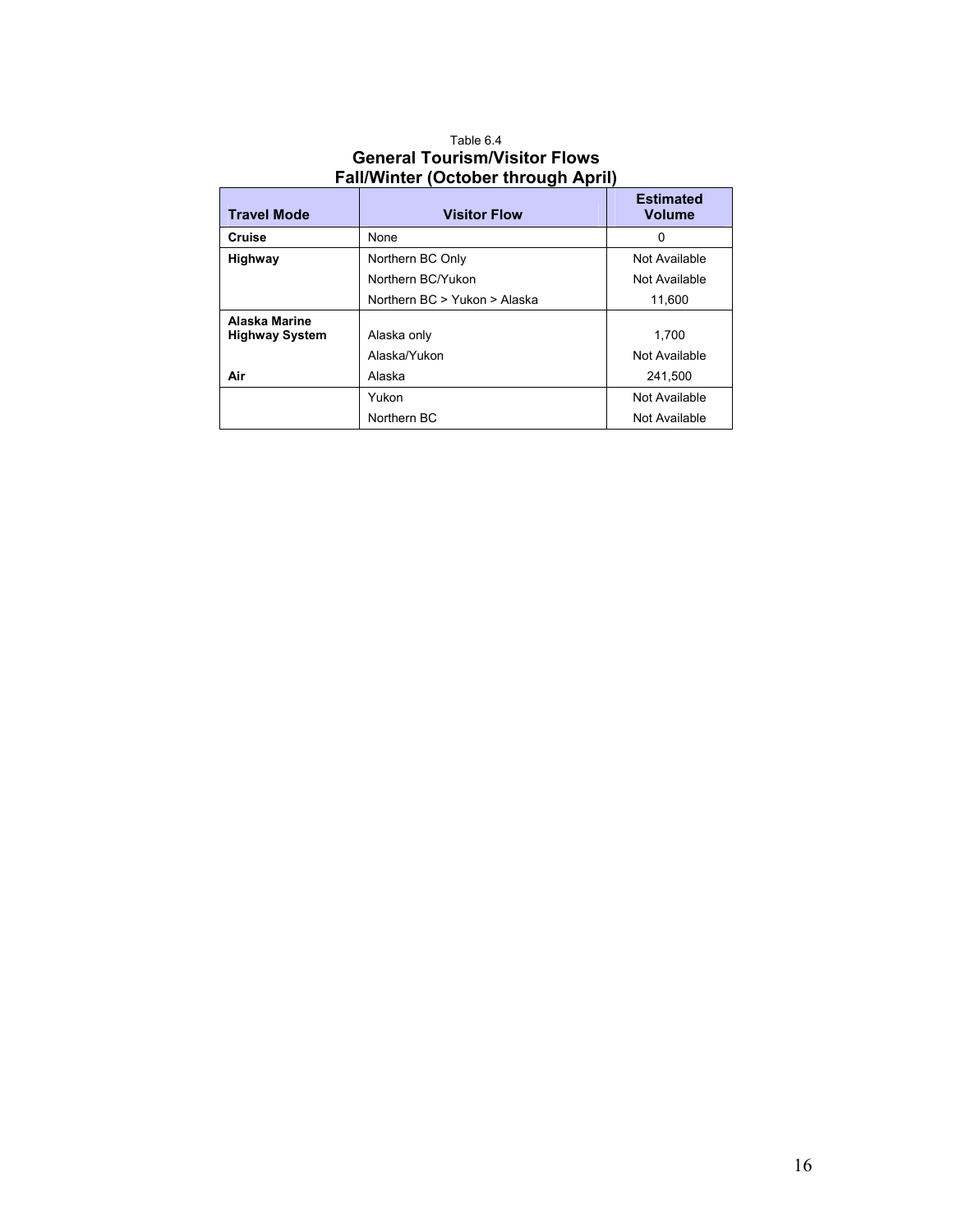## **7.0 Tourism/Visitor Revenue Estimates**

#### *7.1 Tourism Revenues*

The visitor industry plays a significant role in generating new revenue in the Alaska, Yukon, and Northern BC region and, as a result, creates employment and income for thousands. Visitor spending data are available for Alaska for the full year and the Yukon for the months of June through September. The Northern BC spending data is recorded for the traveler's entire trip, including travel outside of BC. The data do not include the number of days spent in Northern BC or the average spending for Northern BC only. Therefore, it is not possible to develop estimates of spending data in Northern BC.

Based on the data that are available, the summer tourism revenues for the region are estimated to be at least \$1.9 billion and fall/winter revenues are \$327 million, for a total of \$2.2 billion. Because of the data missing from Northern BC and the Yukon, this figure is lower than the actual revenues.

|                                                       | Table 7 1 |  |  |  |
|-------------------------------------------------------|-----------|--|--|--|
| <b>Summary of Estimated Tourism Revenues - Summer</b> |           |  |  |  |
|                                                       |           |  |  |  |

|             | <b>Average Per</b><br><b>Person</b> | <b>Number of</b><br><b>Visitors</b> | <b>Total</b><br><b>Spending</b><br>(000s) |
|-------------|-------------------------------------|-------------------------------------|-------------------------------------------|
| Alaska*     | \$1,258                             | 1,447,400                           | \$1,820,000.0                             |
| Yukon**     | \$302                               | 251.700                             | \$76,000.0                                |
| Northern BC | Not Available                       | Not Available                       | Not Available                             |

*\*Alaska spending from Alaska Visitor Statistics Program Summer 2001.* 

*\*\*Yukon spending from Yukon Visitor Study Summer 2004.* 

| Table 7.2                                    |  |  |  |
|----------------------------------------------|--|--|--|
| <b>Summary of Estimated Tourism Revenues</b> |  |  |  |
| Fall/Winter 2003 - 2004                      |  |  |  |

|             | <b>Average Per</b><br><b>Person</b> | <b>Number of</b><br><b>Visitors</b> | <b>Total</b><br><b>Spending</b><br>(000s) |
|-------------|-------------------------------------|-------------------------------------|-------------------------------------------|
| Alaska      | \$1.284                             | 257,100                             | \$326,800.0                               |
| Yukon       | Not Available                       | Not Available                       | Not Available                             |
| Northern BC | Not Available                       | Not Available                       | Not Available                             |

*\*Alaska spending from Alaska Visitor Statistics Program Fall/Winter 2000-2001.*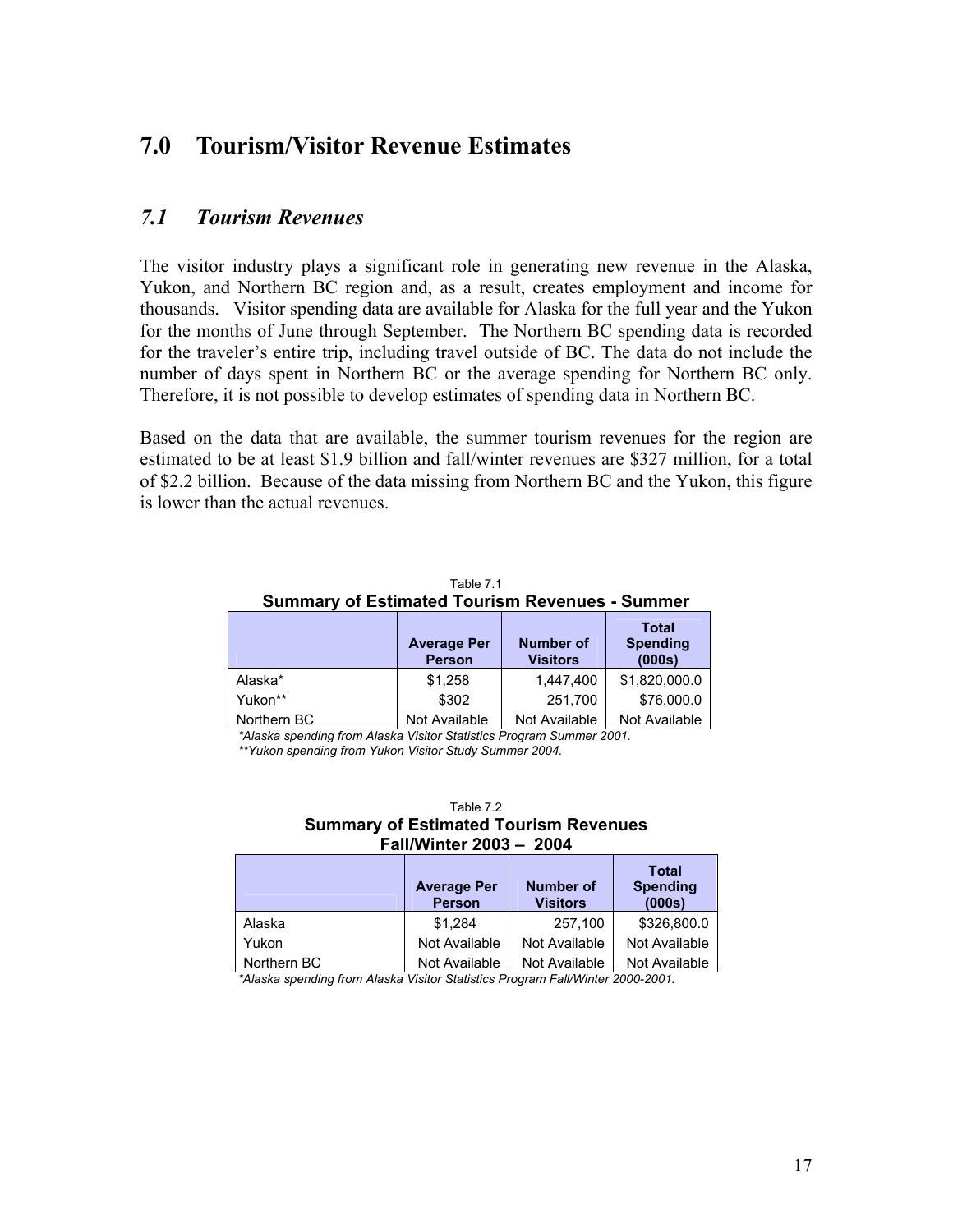## *7.2 Economic Impact of Tourism*

The economic impact of the tourism industry is available for Alaska and the Yukon. These data are reported for 2002 for Alaska and 1999 for the Yukon. According to these data:

#### **Alaska**

- In Alaska, the core tourism industry contributed \$856 million to the economy, creating an economic contribution of \$1.6 billion. The induced impact of tourism increased the economic contribution to \$2.0 billion.
- Tourism accounts for 26,158 core industry full time equivalent jobs, 9.1% of Alaska's total employment in 2002.
- Total employment generated by travel and tourism, including the induced effects, was 46,935, resulting in \$1.36 billion in labor income.
- The core employment of 26,158 makes travel and tourism the third largest private sector employer in Alaska.

#### **Yukon**

- Total revenue from the Yukon's tourism industry in 1999 was estimated at \$160 million.
- Total jobs directly dependent on travel and tourism were 2,000, representing 12% of all employment in the Yukon.
- The largest private sector employer in the Yukon is travel and tourism..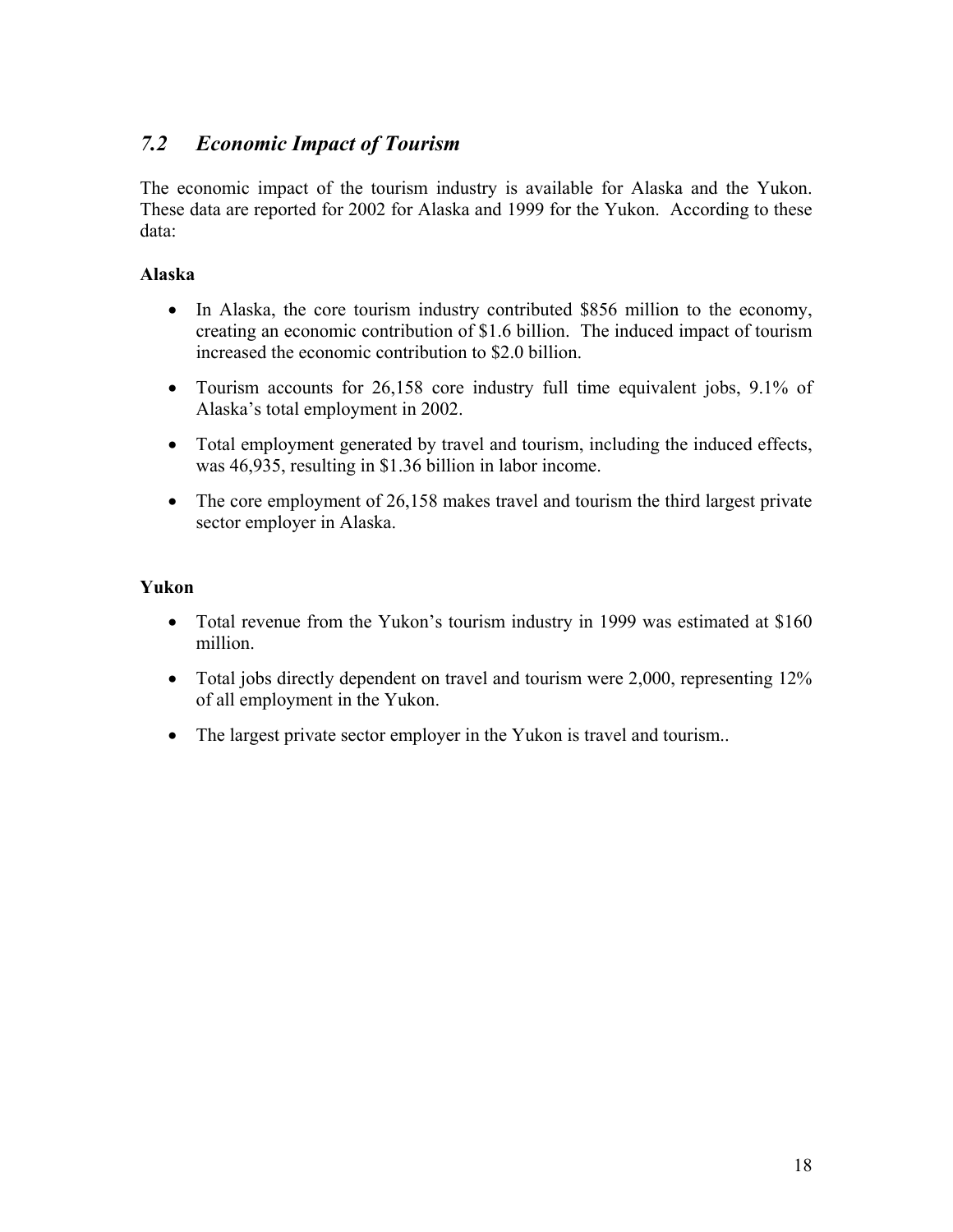# **8.0 Travel Trends**

The United States and Canada are the primary markets for travel to Northern BC, the Yukon, and Alaska. A number of travel trends affect how this market thinks about travel, how they make their travel destination decisions and how they make their travel arrangements. The following is a summary of the top trends in travel.

- The highest volume of travel is generated by Baby Boomers. For the next 20 years the Baby Boomer population with increase the 55 to 75 age cohort significantly. There will be increased demand for vacation options that are structured to match this market, which is healthy, has disposable income, and is retiring or semi-retiring earlier.
- Travelers today are interested in a diversity of experiences. Demand is growing for nature, adventure, cultural, eco-tourism, historical and educational experiences. Niche markets for various special interests are expanding.
- Demand for more frequent, shorter vacations continues to grow. These trips tend to be more spontaneous and closer to home, although there is growing evidence that longer-haul destinations are becoming part of the short "getaway" market.
- Tour operators are developing more flexibility in their travel options, allowing for travelers to design their own packages.
- Decisions about long-haul trips are made several months in advance of the trip. More than half of Alaska summer visitors decided to visit Alaska more than six months prior to their trip. More than half then make their travel arrangements five months or more prior to traveling.
- The Internet has changed the way travelers learn about and book their travel. In 2004, 63.8 million travelers in the U.S. used the Internet to make travel plans and 44.6 million actually made travel reservations on the Internet.
- Travel agents are adapting to changing distribution systems where travelers can research and book their travel easily on the Internet.
- Travelers are heavy users of the travel media, including magazines, newspaper travel sections, newsletters, television travel shows, and Internet websites.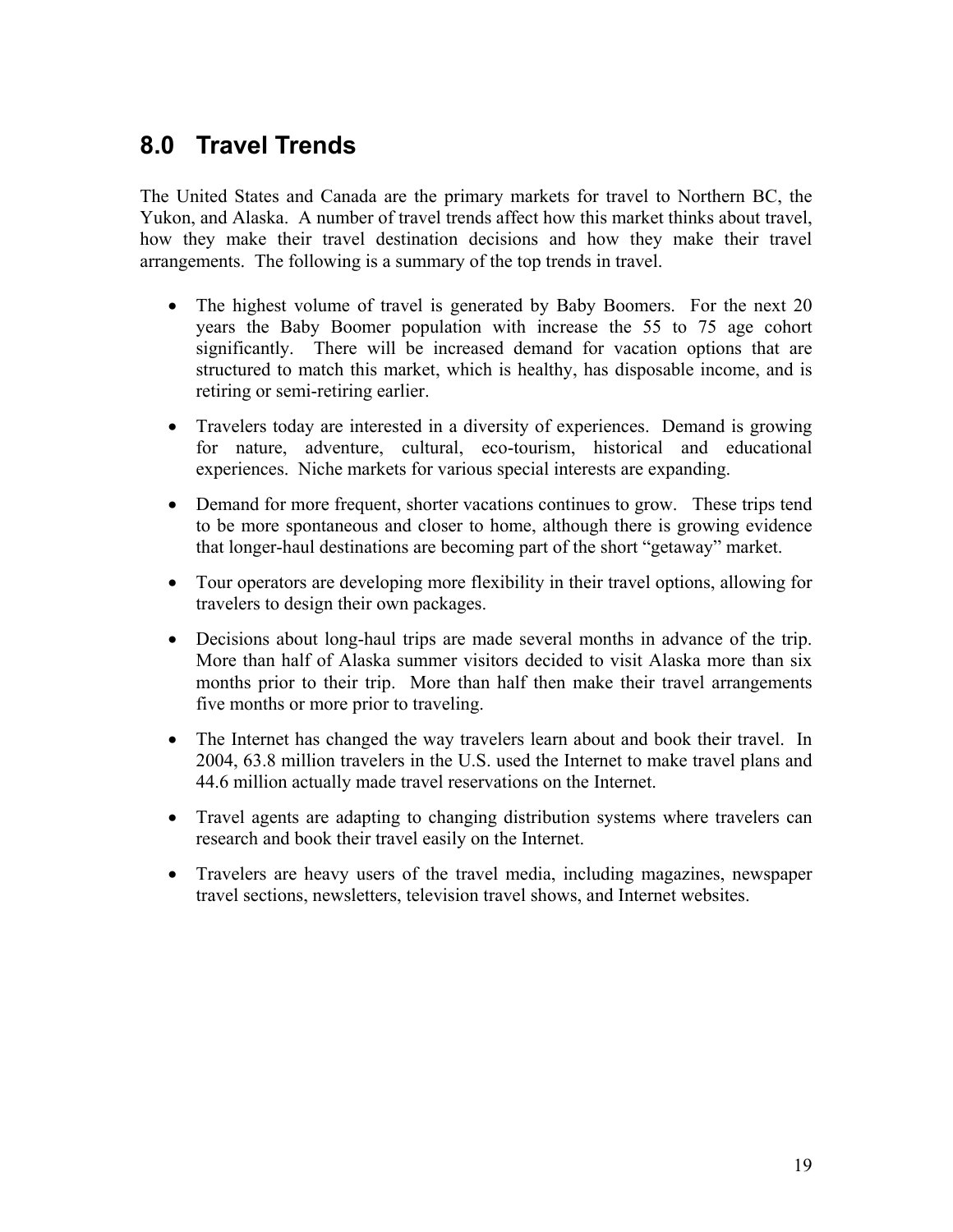## **9.0 Appendix**

#### *9.1 References*

BREA, *The Contribution of the International Cruise Industry to the Alaska Economy in 2001*, International Council of Cruise Lines, September 2002.

BREA, *The Contribution of the International Cruise Industry to the Canadian Economy in 2003*, Northwest Cruise Ship Association, October 2004.

Global Insight, *The Alaskan Tourism Satellite Account*, Alaska Department of Commerce, Community and Economic Development, October 2004.

GMA Research Corporation, *Alaska Highway Travel 2003*, Alaska Travel Industry Association, March 2004.

Government of Yukon, *Yukon Visitor Exit Survey 2004*, Yukon Department of Tourism & Culture, Yukon Bureau of Statistics, April 2005.

Government of Yukon, *Economic Value of Yukon's Tourism Industry 1999*, October 2004.

McDowell Group, *Fairbanks Visitor Profiles,* Fairbanks Convention and Visitors Bureau, March 2006.

McDowell Group, *Anchorage Visitor Profiles*, Anchorage Convention and Visitors Bureau, February 2006.

McDowell Group, *Juneau Visitor Profiles,* Fairbanks Convention and Visitors Bureau, 2003.

Northern Economics, *Alaska Visitor Arrivals: Fall/Winter 2003-2004*, Alaska Department of Commerce, Community and Economic Development, November 2004.

Northern Economics, *Alaska Visitor Arrivals: Summer 2004*, Alaska Department of Commerce, Community and Economic Development, December 2004.

Northern Economics, *Alaska Visitor Arrivals and Profile: Fall/Winter 2000-20001*, Alaska Department of Commerce, Community and Economic Development, November 2002.

Northern Economics, *Alaska Visitor Arrivals and Profile: Summer 2001*, Alaska Department of Commerce, Community and Economic Development, November 2002.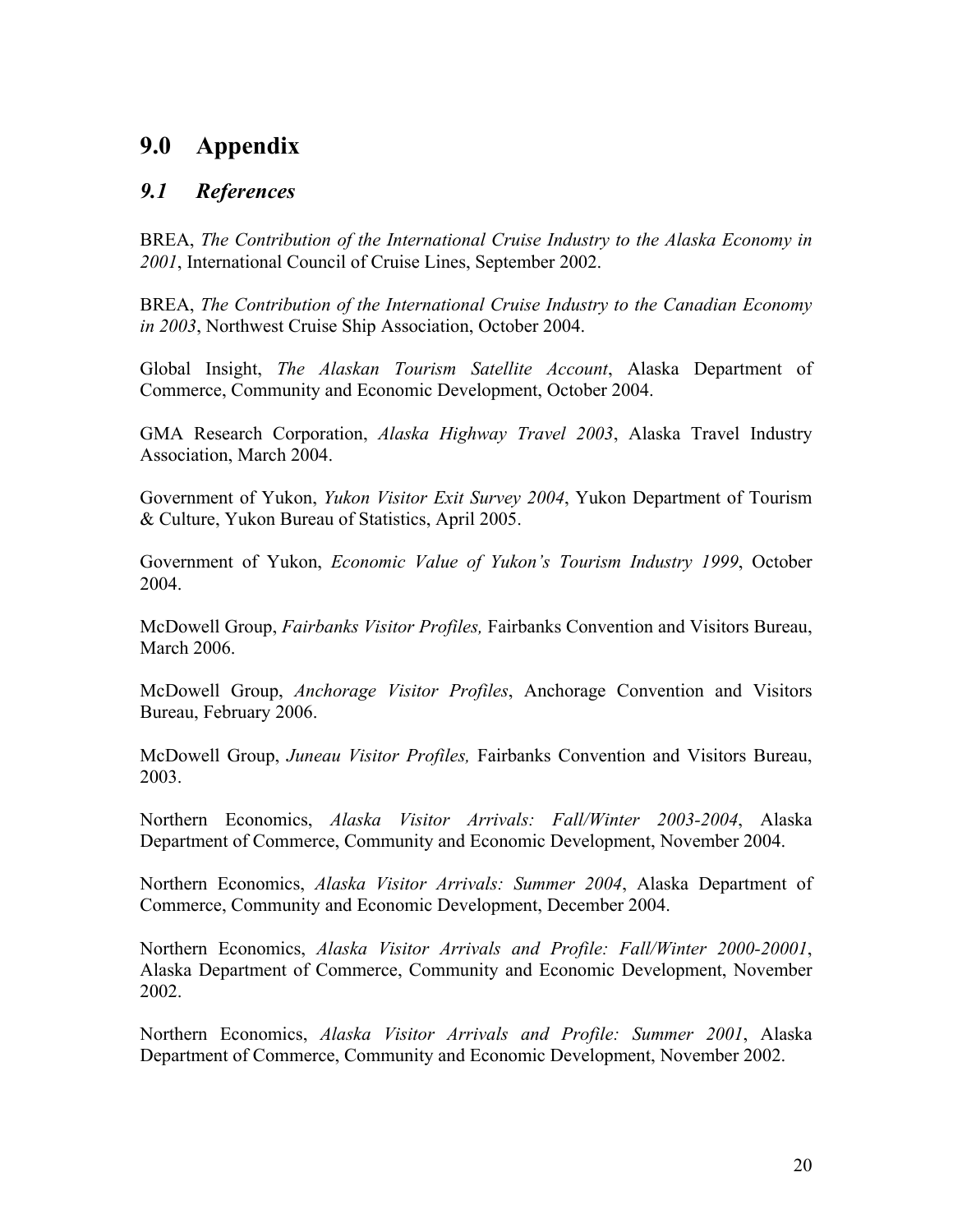Northern Economics, *Alaska Visitor Expenditures and Opinions: Fall/Winter 2000-2001*, Alaska Department of Commerce, Community and Economic Development, November 2002.

Northern Economics, *Alaska Visitor Expenditures and Opinions: Summer 2001*, Alaska Department of Commerce, Community and Economic Development, November 2002.

Travel Industry Association of America, Travel Statistics & Trends, www.tia.org/Travel/TravelTrends.asp.

Tourism British Columbia, *Northern Rockies – Alaska Highway Visitor Research Project*, January 2005.

US Customs and Border Protection, Alaska Border Crossing Data, 1996 to 2005.

Yukon Bureau of Statistics, Border Crossings into Canada through Yukon Border Crossings, 1996 to 2005.

Yukon Department of Tourism & Culture, *Yukon Visitor Statistics Year-End Report 2004*.

#### **Executive Interviews:**

Alaska Railroad Fairbanks Convention and Visitors Bureau Holland America Line Northern British Columbia Tourism Association Princess Cruises Princess Tours Royal Celebrity Tours Rocky Mountaineer Vacations/Armstrong Hospitality Group Tourism Yukon **Westours** White Pass & Yukon Railroad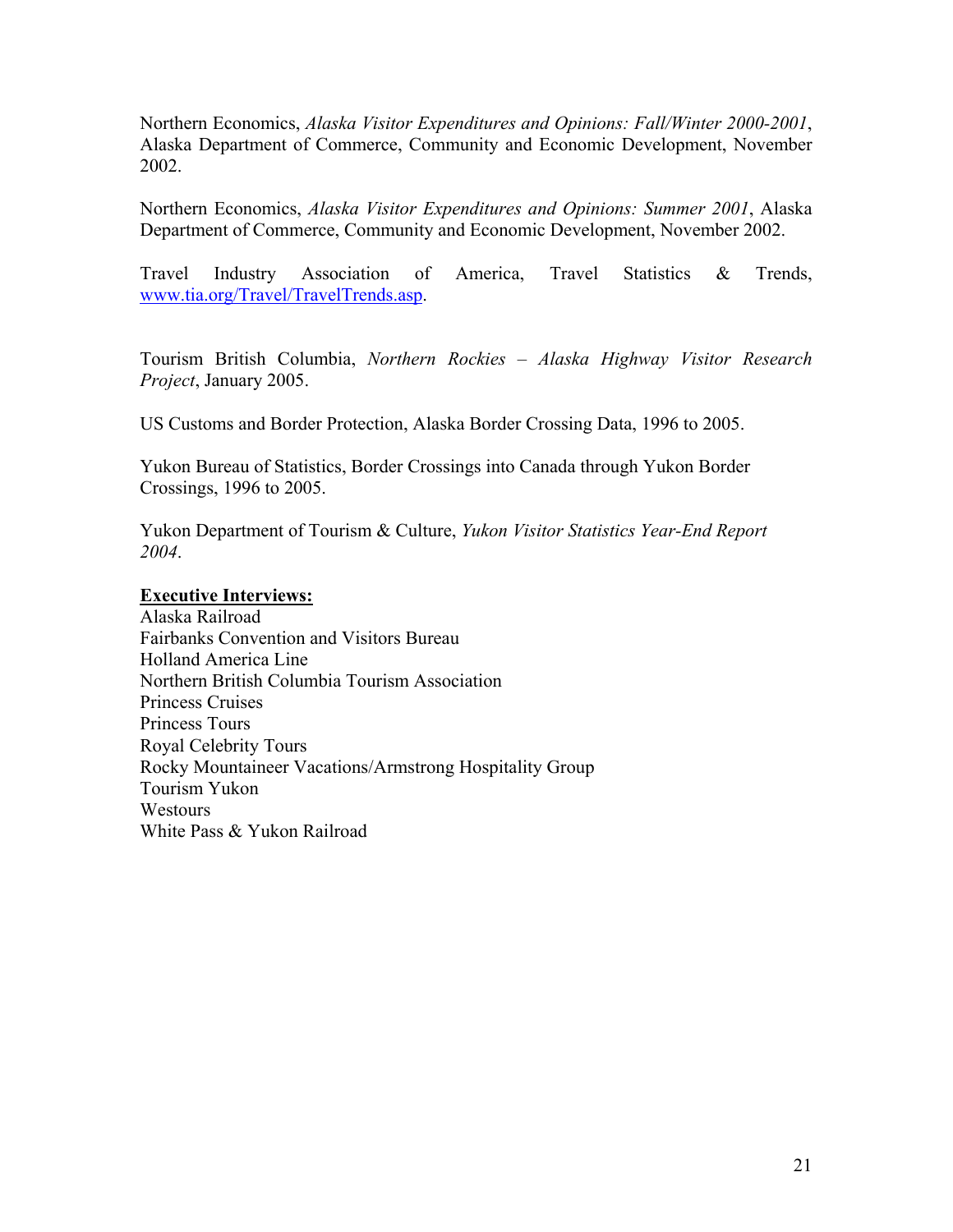# *9.2 Border Crossing Tables*  Table 9.0

| rapie 9.0                               |         |         |         |         |         |         |         |         |         |         |          |                            |
|-----------------------------------------|---------|---------|---------|---------|---------|---------|---------|---------|---------|---------|----------|----------------------------|
| Alaska/Yukon<br><b>Border Crossings</b> |         |         |         |         |         |         |         |         |         |         |          | Avg.<br>Annual.<br>$Chg -$ |
| <b>Passengers</b>                       | 1996    | 1997    | 1998    | 1999    | 2000    | 2001    | 2002    | 2003    | 2004    | 2005    | % Chg    | 1998 to<br>2005            |
| <b>ALASKA INBOUND PASSENGER ENTRIES</b> |         |         |         |         |         |         |         |         |         |         |          |                            |
| <b>Personal Vehicles</b>                |         |         |         |         |         |         |         |         |         |         |          |                            |
| Alcan(Beaver Creek)                     | 122,310 | 118,480 | 160,621 | 137,795 | 127,350 | 118,831 | 124,385 | 114.347 | 111,013 | 93,585  | $-41.7%$ |                            |
| Poker Creek(Little Gold)                | N/A     | N/A     | 27,817  | 26,300  | 21,852  | 20,430  | 26,551  | 21,409  | 18,487  | 19,232  | $-30.9%$ |                            |
| Skagway(Fraser)                         | 90,963  | 93,889  | 98,140  | 35,555  | 93,840  | 86,831  | 85,829  | 85,023  | 88,095  | 80,055  | $-18.4%$ |                            |
| Dalton Cache(Pleasant Camp)             | 45,978  | 44,161  | 44,660  | 86,953  | 43,238  | 45,921  | 45,892  | 42,595  | 41,646  | 36,592  | $-18.1%$ |                            |
| <b>TOTAL PASSENGERS</b>                 | 259,251 | 256,530 | 331,238 | 286,603 | 286,280 | 272,013 | 282,657 | 263,374 | 259,241 | 229,464 | $-30.7%$ | $-5.1%$                    |
| <b>Busses</b>                           |         |         |         |         |         |         |         |         |         |         |          |                            |
| Alcan(Beaver Creek)                     | 22.066  | 20.451  | 23.231  | 16.430  | 16,201  | 11.998  | 10.231  | 9,104   | 11.103  | 7.263   | $-68.7%$ |                            |
| Poker Creek(Little Gold)                | N/A     | N/A     | 6.098   | 6.562   | 6,150   | 4,870   | 4,130   | 3,454   | 4,463   | 4.844   | $-20.6%$ |                            |
| Skagway(Fraser)                         | 81.521  | 109.123 | 122.633 | 137,717 | 130,851 | 125,170 | 130,213 | 137.359 | 133,904 | 134,204 | 9.4%     |                            |
| Dalton Cache(Pleasant Camp)             | 3.171   | 3,489   | 4,074   | 2,087   | 2,076   | 1,765   | 1,006   | 1,104   | 861     | 1.287   | $-68.4%$ |                            |
| <b>TOTAL PASSENGERS</b>                 | 106,758 | 133,063 | 156,036 | 162,796 | 155,278 | 143,803 | 145,580 | 151,021 | 150,331 | 147,598 | $-5.4%$  | $-0.8%$                    |
| YUKON INBOUND PASSENGER ENTRIES         |         |         |         |         |         |         |         |         |         |         |          |                            |
| <b>Personal Vehicles</b>                |         |         |         |         |         |         |         |         |         |         |          |                            |
| Beaver Creek(Alcan)                     | 94,877  | 94,944  | 108,255 | 109,490 | 102,679 | 99,340  | 100,440 | 95,538  | 91,394  | 87,148  | $-19.5%$ |                            |
| Little Gold(Poker Creek)                | 22,928  | 18,729  | 21,801  | 19,360  | 19,155  | 20,353  | 19,113  | 16,086  | 12,118  | 13,748  | $-36.9%$ |                            |
| Fraser(Skagway)                         | 90,725  | 92,051  | 95,512  | 93,105  | 85,772  | 78,765  | 94,632  | 89,214  | 86,588  | 82,666  | $-13.4%$ |                            |
| Pleasant Camp(Dalton Cache)             | 41,873  | 39,682  | 42,055  | 40,793  | 40,012  | 39,781  | 45,297  | 42,518  | 42,366  | 42,005  | $-0.1%$  |                            |
| <b>TOTAL PASSENGERS</b>                 | 250,403 | 245,406 | 267,623 | 262,748 | 247,618 | 238,239 | 259,482 | 243,356 | 232,466 | 225,567 | $-15.7%$ | $-2.4%$                    |
| <b>Busses</b>                           |         |         |         |         |         |         |         |         |         |         |          |                            |
| Beaver Creek(Alcan)                     | 13.424  | 11,557  | 11.984  | 9.687   | 10,270  | 9,337   | 5.663   | 6,604   | 7.250   | 7.398   | $-38.3%$ |                            |
| Little Gold(Poker Creek)                | 3,101   | 2,873   | 2,098   | 3,206   | 2,062   | 1,518   | 1,377   | 721     | 1,747   | 1,083   | $-48.4%$ |                            |
| Fraser(Skagway)                         | 33.157  | 37,583  | 42,383  | 50.804  | 46,310  | 32,365  | 42.164  | 49.000  | 70,738  | 86,829  | 104.9%   |                            |
| Pleasant Camp(Dalton Cache)             | 1.848   | 2.286   | 2,249   | 1.877   | 627     | 618     | 336     | 477     | 415     | 626     | $-72.2%$ |                            |
| <b>TOTAL PASSENGERS</b>                 | 51,530  | 54,299  | 58,714  | 65,574  | 59,269  | 43,838  | 49,540  | 56,802  | 80,150  | 95,936  | 63.4%    | 7.3%                       |

*Source: Alaska Customs and Border Protection; Yukon Bureau of Statistics*